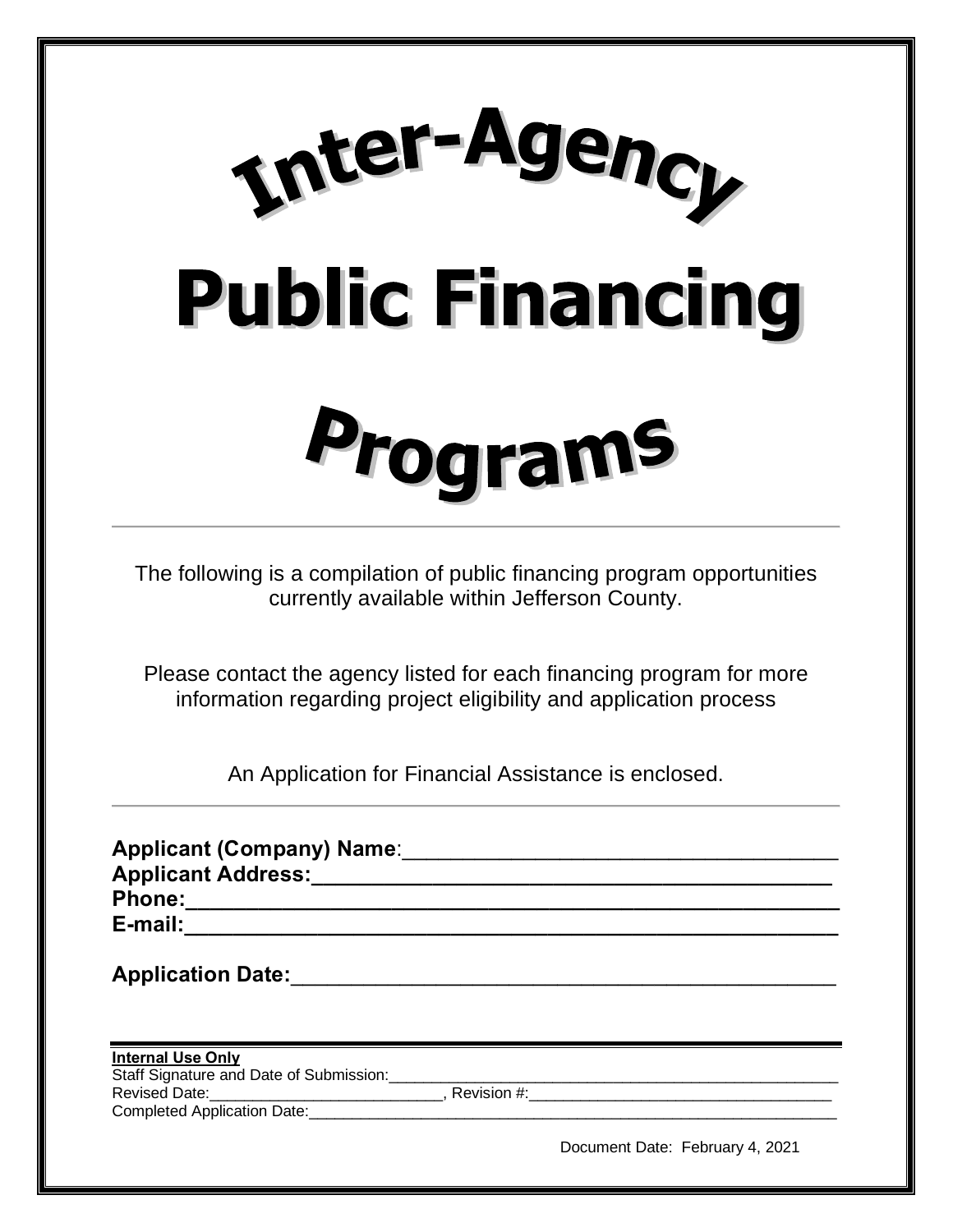# **Table of Contents**

| <b>Application for Financial Assistance</b>                                | Page No.  |
|----------------------------------------------------------------------------|-----------|
| Application for Financial Assistance Cover Page                            | 3         |
| Description of items needed in business plan                               | $4 - 5$   |
| Schedule A - Personal Financial Statement                                  | $6 - 7$   |
| Schedule B - Bankruptcy, Litigation and Felony History                     | 8         |
| Schedule C. Confirmation Documentation                                     | 9         |
| Schedule D - Employment Plan                                               | 10        |
| North Country Alliance Form IA                                             | 11        |
| Certification and Authorization to Release Credit Information              | 12        |
| <b>Background Checks</b>                                                   | 13        |
| <b>Public Financing Programs</b>                                           |           |
| North Country Alliance Regional Revolving Loan Fund                        | 14        |
| Development Authority of the North Country Community Development Loan Fund | 15        |
| Jefferson County Industrial Development Agency Microenterprise Loan Fund   | $16 - 17$ |
| Jefferson County Industrial Development Agency Revolving Loan Fund         | 18        |
| Watertown Economic Growth Fund                                             | 19        |
| Jefferson County Local Development Corporation Revolving Loan Fund         | 20        |
| Watertown Local Development Corporation Revolving Loan Fund                | 21        |
| Watertown Local Development Corporation Microenterprise Loan Fund          | 22        |
| Statewide Zone Capital Corporation                                         | 23        |
| Economic Development Corporation of Carthage                               | 24        |
| Sackets Harbor Local Development Corporation                               | 25        |

Revised Date:\_\_\_\_\_\_\_\_\_\_\_\_\_\_\_\_\_\_\_\_\_\_\_\_\_\_\_\_, Revision #:\_\_\_\_\_\_\_\_\_\_\_\_\_\_\_\_\_\_\_\_\_\_\_\_\_\_\_\_\_\_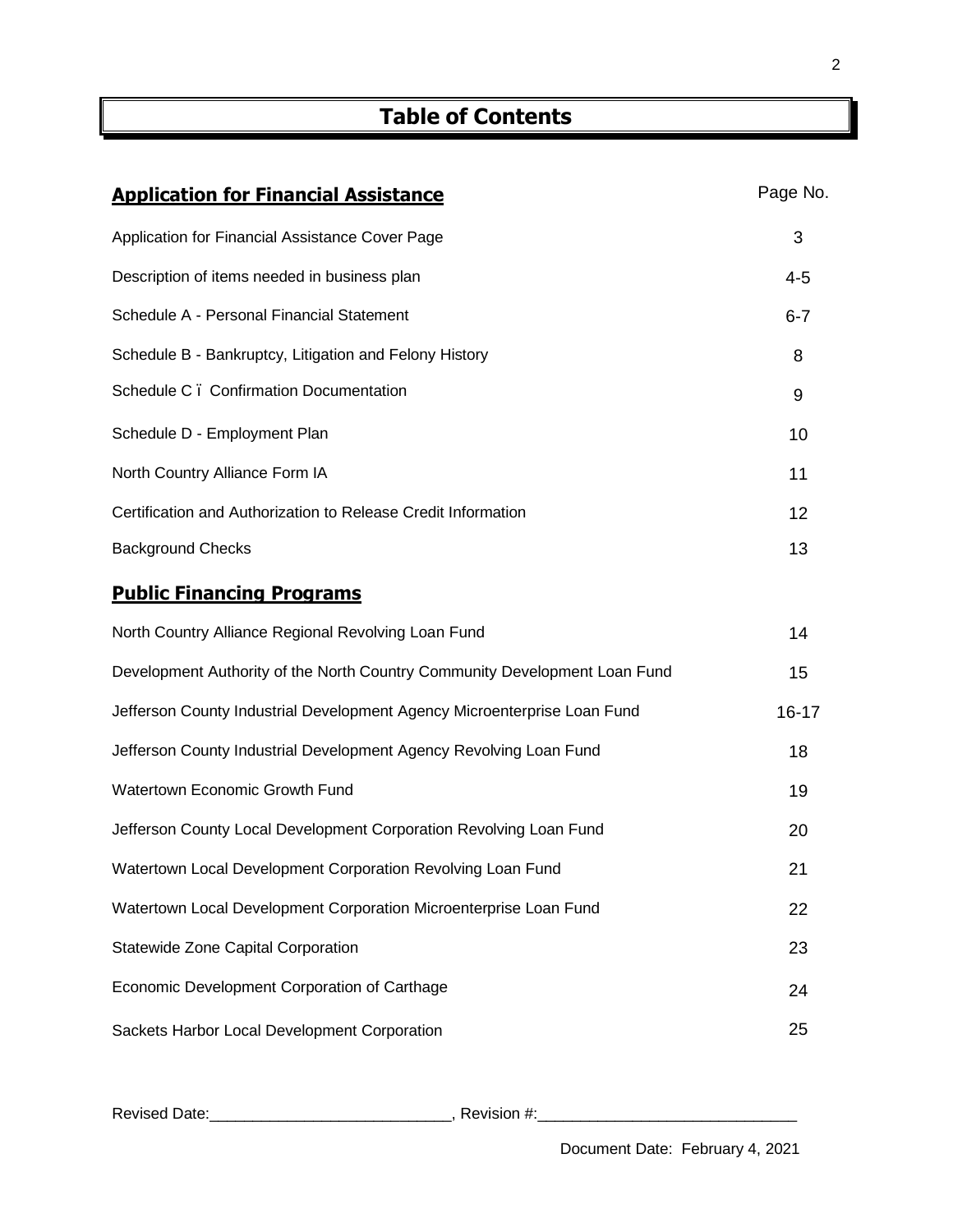# **Application for Financial Assistance**

# Date of Application: **Mature 2018**

# **Applicant (Company) Information**:

| Federal ID#: Note: Note: Note: Note: Note: Note: Note: Note: Note: Note: Note: Note: Note: Note: No                                                                                                                            | NAICS: NAICS: |
|--------------------------------------------------------------------------------------------------------------------------------------------------------------------------------------------------------------------------------|---------------|
| State and Year or Incorporation/Organization: National Contract of the Contract of State and Year or Incorporation/Organization:                                                                                               |               |
|                                                                                                                                                                                                                                |               |
|                                                                                                                                                                                                                                |               |
| <b>Individual Completing Application:</b>                                                                                                                                                                                      |               |
| Title:<br><u> 1989 - Johann Stein, marwolaethau a bhann an t-Amhair ann an t-Amhair an t-Amhair an t-Amhair an t-Amhair an</u>                                                                                                 |               |
|                                                                                                                                                                                                                                |               |
|                                                                                                                                                                                                                                |               |
| E-Mail: New York and the Communication of the Communication of the Communication of the Communication of the Communication of the Communication of the Communication of the Communication of the Communication of the Communic |               |
|                                                                                                                                                                                                                                |               |
| <b>Company Counsel (if applicable):</b>                                                                                                                                                                                        |               |
| Name of Attorney: example and a series of the series of the series of the series of the series of the series of the series of the series of the series of the series of the series of the series of the series of the series o |               |
|                                                                                                                                                                                                                                |               |
| Address:<br><u>se a componente de la componente de la componente de la componente de la componente de la componente de la com</u>                                                                                              |               |
|                                                                                                                                                                                                                                |               |
|                                                                                                                                                                                                                                |               |
| <b>Company Acknowledgment and Certification:</b> The contents contained in this Application to<br>the best of my knowledge and belief are true, accurate and complete.                                                         |               |
| <b>Print Name</b>                                                                                                                                                                                                              | Signature     |
| Title                                                                                                                                                                                                                          | Date          |
| <b>Internal Use Only:</b>                                                                                                                                                                                                      |               |

Signature of Agency Representative Date

\_\_\_\_\_\_\_\_\_\_\_\_\_\_\_\_\_\_\_\_\_\_\_\_\_\_\_\_\_\_\_\_\_\_\_\_\_ \_\_\_\_\_\_\_\_\_\_\_\_\_\_\_\_\_\_\_\_\_\_\_\_\_\_

Revised Date: \_\_\_\_\_\_\_\_\_\_\_\_\_\_\_\_\_\_\_\_\_\_\_\_\_\_\_\_\_\_, Revision #: \_\_\_\_\_\_\_\_\_\_\_\_\_\_\_\_\_\_\_\_\_\_\_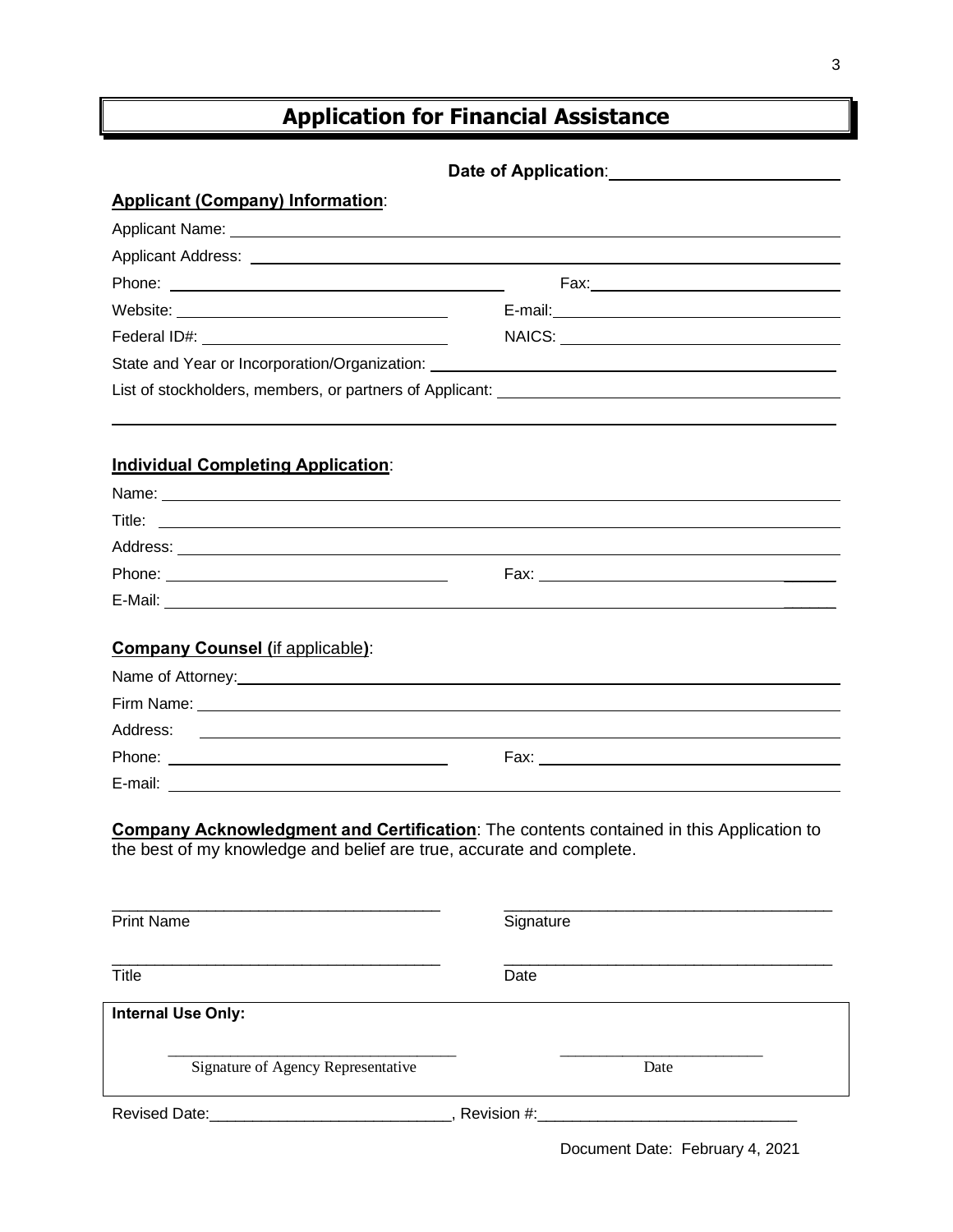# **Description of items required in business plan**

## **Business Name and Form**

Indicate legal name, address, telephone number and Federal Employment Identification Number if available. Indicate form of Business (corporation, partnership, sole proprietorship), year of organization, Federal Tax Identification Number, New York State Unemployment Insurance Identification Number and Standard Industry Classification (SIC) Code.

## **Principals and Officers**

Indicate names and addresses including percentage of ownership of all principals and officers.

## **Resumes**

Attach resumes of principals including date of birth, business experience, length of association with business, salary, other compensation and outside directorships and business affiliations.

## **Personal Financial Statements (Schedule Included) & Tax Returns, Including All Supporting Data**

Provide personal financial statements for each proprietor, partner, officer, and stockholder with ten percent or more ownership in the business. Also, include copies of personal tax returns for the last three (3) years for each personal financial statement.

## **Bankruptcy, Litigation, Felony History (Schedule Included)**

Describe any bankruptcy history, litigation history having a material effect on the business solvency, or convicted felony activity associated with the owners, management, or officers of the business.

# **Physical Description of Project**

Indicate the address of the project and provide a narrative description of the physical components of the business or project. Please attach diagrams and pictures if relevant.

## **Employment Plan (Schedule Included)**

Information regarding the types, number and wage levels of current and anticipated positions must be provided for new and existing businesses.

4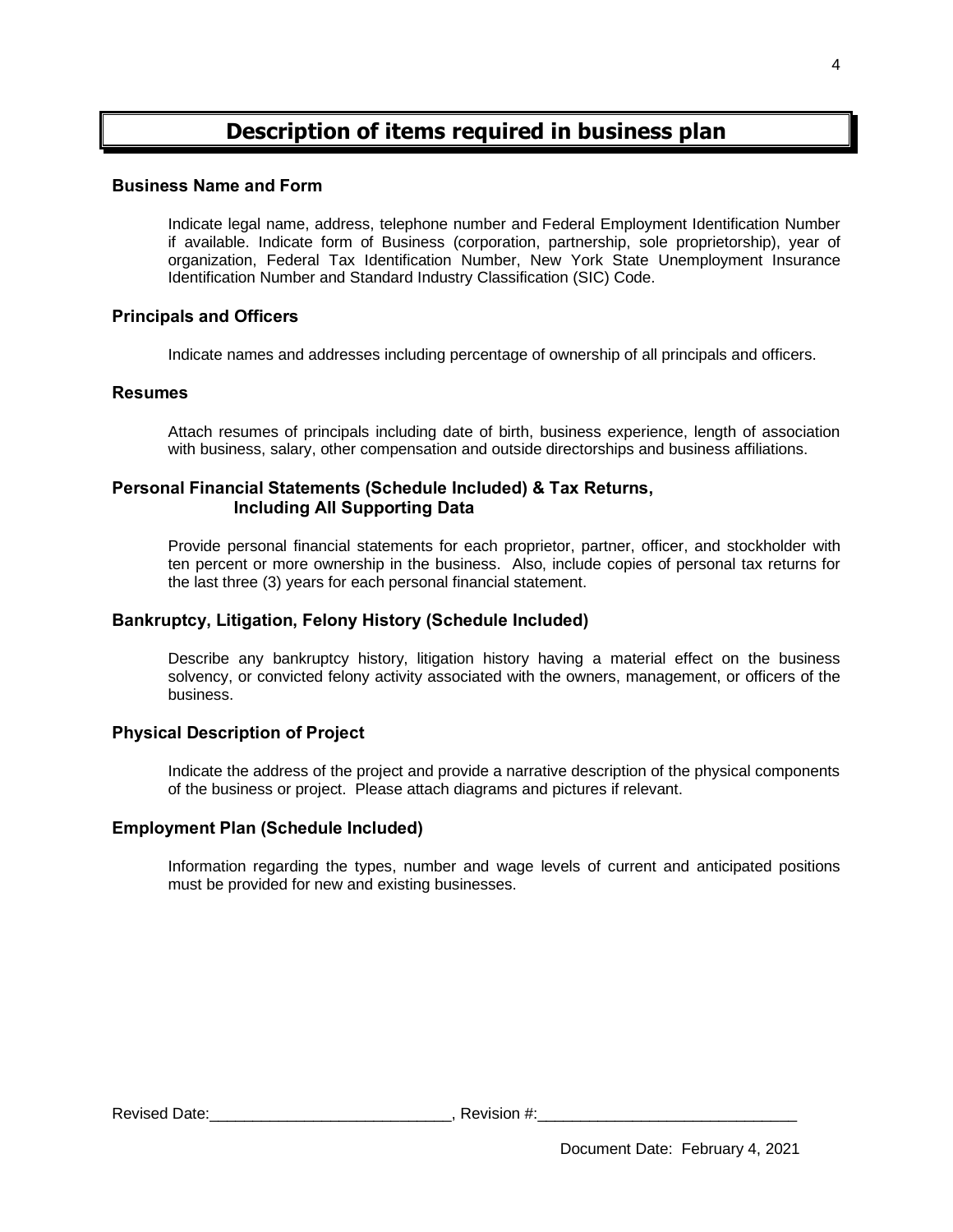## **Project Costs and Financing Sources**

Provide details on total project costs and sources of financing. All costs associated with the project should be supported by third party quotations, purchase offers, appraisals, contractors estimates or similar documentation as appropriate. Explain how each component of the project will be financed, including the use of a loan through these programs. Indicate the order of lien preference and all sources of financing (include participants, amounts, percent of total, interest rate, and term). IN ALL CASES, where other lenders are proposed in the capital structure of the project, attach commitments from banks or other lending institutions. Where funding from these programs are the only lending source, provide documented evidence of the unavailability of other funding.

# **Profit and Loss Statements/Balance Sheets**

For existing businesses, provide profit and loss statements and balance sheets for the last three (3) fiscal years. Statements must include or be accompanied by separate expense schedules for Cost of Goods Sold, Selling and General Administrative Expenses, including depreciation, salaries, and dividends. **If the most recent available statements are more than ninety (90) days old, interim statements must be provided. Where the request represents a refinancing, or where the business exhibits a degree of financial distress, an aging of accounts payable and receivable must be provided**. Provide business income tax returns for the last three (3) years.

# **Projected Profit and Loss Statements**

Provide projected profit and loss statements for three (3) years. Statement must include projected interest payments and depreciation expenses. Describe assumptions on which projections were based. The projections should be supported by and be relevant to the narrative. *Note: Different programs require projections for different numbers of years into the future. It is important to consult program representatives before investing in the development of financial projections.*

## **Projected Cash Flow Statement**

Provide projected cash flow statements, by month, for the first year of operation of the project. *Note: Different programs require projections for different numbers of years into the future. It is important to consult program representatives before investing in the development of financial projections.*

## **Security Collateral**

List any additional collateral (such as land, buildings, machinery, equipment) available for security. Indicate cost, net book value (cost less depreciation), an estimate of present market value and present loan balance. **For each item of collateral listed, provide a description of all associated liens thereon.**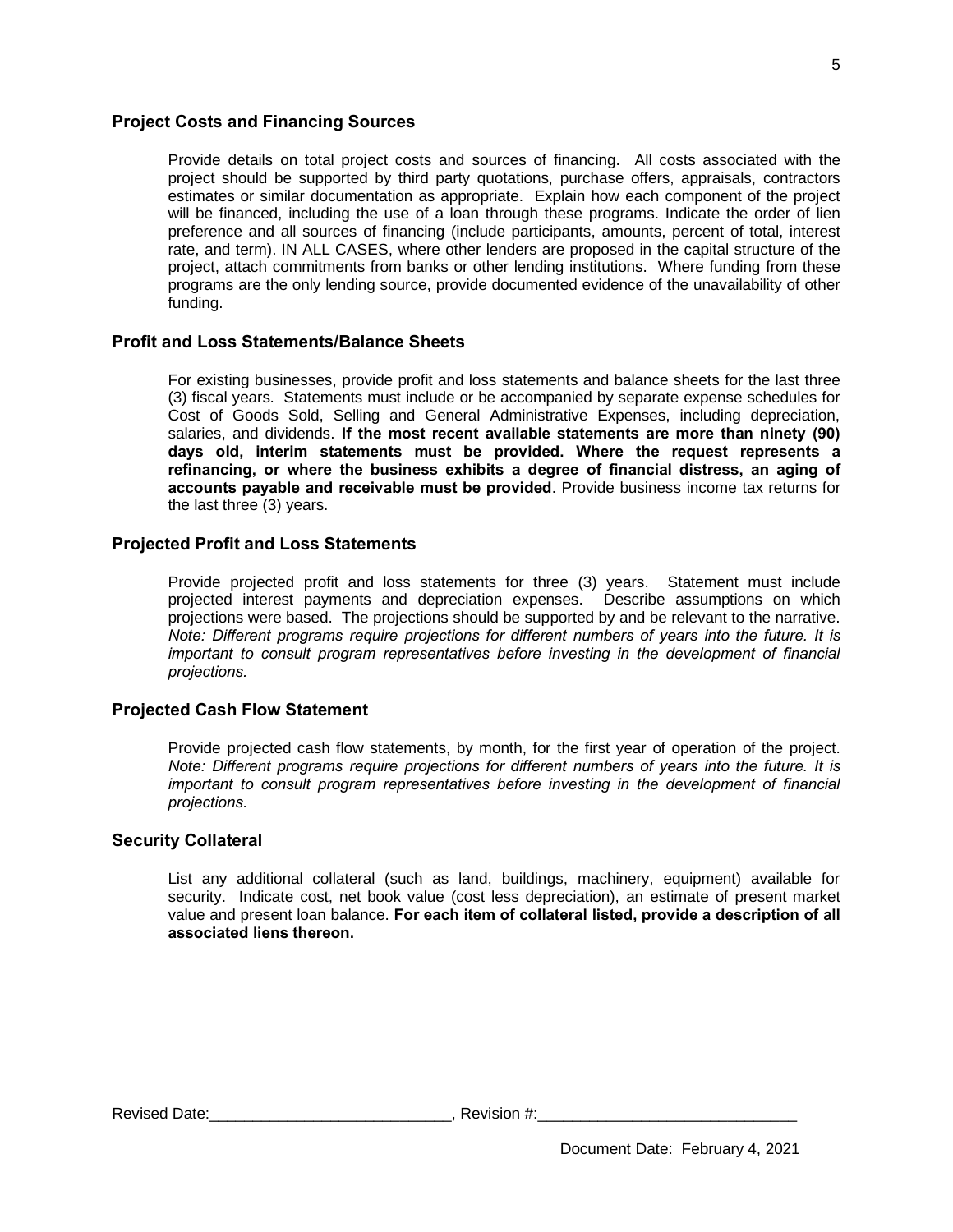# **Schedule A**

# **Personal Financial Statement**

|                                                                                                                                                                                                                                                                                                             |              |                                                                                                                       | As of: the contract of the contract of the contract of the contract of the contract of the contract of the contract of the contract of the contract of the contract of the contract of the contract of the contract of the con |                                           |                                                                                                                                                                                                                                                                                                                     |
|-------------------------------------------------------------------------------------------------------------------------------------------------------------------------------------------------------------------------------------------------------------------------------------------------------------|--------------|-----------------------------------------------------------------------------------------------------------------------|--------------------------------------------------------------------------------------------------------------------------------------------------------------------------------------------------------------------------------|-------------------------------------------|---------------------------------------------------------------------------------------------------------------------------------------------------------------------------------------------------------------------------------------------------------------------------------------------------------------------|
| Complete this form for: (1) each proprietor, or (2) each limited partner who owns 10% or more interest and each general partner, or (3) each stockholder owning<br>10% or more of voting stock and each corporate officer and director, or (4) any other person or entity providing a guaranty on the loan. |              |                                                                                                                       |                                                                                                                                                                                                                                |                                           |                                                                                                                                                                                                                                                                                                                     |
|                                                                                                                                                                                                                                                                                                             |              | <b>Business Phone</b>                                                                                                 |                                                                                                                                                                                                                                |                                           |                                                                                                                                                                                                                                                                                                                     |
|                                                                                                                                                                                                                                                                                                             |              | Residence Phone: (                                                                                                    |                                                                                                                                                                                                                                |                                           |                                                                                                                                                                                                                                                                                                                     |
|                                                                                                                                                                                                                                                                                                             |              |                                                                                                                       |                                                                                                                                                                                                                                |                                           |                                                                                                                                                                                                                                                                                                                     |
|                                                                                                                                                                                                                                                                                                             |              |                                                                                                                       |                                                                                                                                                                                                                                |                                           |                                                                                                                                                                                                                                                                                                                     |
| <b>ASSETS</b>                                                                                                                                                                                                                                                                                               | (Omit Cents) |                                                                                                                       |                                                                                                                                                                                                                                | <b>LIABILITIES</b>                        | (Omit Cents)                                                                                                                                                                                                                                                                                                        |
| Cash on hands & in Banks                                                                                                                                                                                                                                                                                    |              |                                                                                                                       | <b>Accounts Payable</b>                                                                                                                                                                                                        |                                           | $\frac{1}{2}$                                                                                                                                                                                                                                                                                                       |
| <b>Savings Accounts</b>                                                                                                                                                                                                                                                                                     |              | <u> Liste de la construcción de la construcción de la construcción de la construcción de la construcción de la c</u>  |                                                                                                                                                                                                                                | Notes Payable to Banks and Others         |                                                                                                                                                                                                                                                                                                                     |
| IRA or Other Retirement Account                                                                                                                                                                                                                                                                             |              | <u> 1919 - Johann Marie Barn, mars and de Branch and de Branch and de Branch and de Branch and de Branch and de B</u> |                                                                                                                                                                                                                                | (Describe in Section 2)                   |                                                                                                                                                                                                                                                                                                                     |
| Accounts & Notes Receivable                                                                                                                                                                                                                                                                                 |              |                                                                                                                       |                                                                                                                                                                                                                                | Installment Account (Auto)                |                                                                                                                                                                                                                                                                                                                     |
| Life Insurance-Cash Surrender Value Only                                                                                                                                                                                                                                                                    |              |                                                                                                                       |                                                                                                                                                                                                                                | Mo. Payment \$                            |                                                                                                                                                                                                                                                                                                                     |
| (Complete Section 8)                                                                                                                                                                                                                                                                                        |              |                                                                                                                       |                                                                                                                                                                                                                                | Installment Account (other)               | $\frac{1}{2}$ $\frac{1}{2}$ $\frac{1}{2}$ $\frac{1}{2}$ $\frac{1}{2}$ $\frac{1}{2}$ $\frac{1}{2}$ $\frac{1}{2}$ $\frac{1}{2}$ $\frac{1}{2}$ $\frac{1}{2}$ $\frac{1}{2}$ $\frac{1}{2}$ $\frac{1}{2}$ $\frac{1}{2}$ $\frac{1}{2}$ $\frac{1}{2}$ $\frac{1}{2}$ $\frac{1}{2}$ $\frac{1}{2}$ $\frac{1}{2}$ $\frac{1}{2}$ |
| <b>Stocks and Bonds</b>                                                                                                                                                                                                                                                                                     |              |                                                                                                                       |                                                                                                                                                                                                                                | Mo. Payment $$$<br>Loan on Life Insurance |                                                                                                                                                                                                                                                                                                                     |
| (Describe in Section 3)<br><b>Real Estate</b>                                                                                                                                                                                                                                                               |              |                                                                                                                       |                                                                                                                                                                                                                                | Mortgages on Real Estate                  | $\frac{1}{2}$                                                                                                                                                                                                                                                                                                       |
| (Describe in Section 4)                                                                                                                                                                                                                                                                                     |              |                                                                                                                       |                                                                                                                                                                                                                                | (Describe in Section 4)                   |                                                                                                                                                                                                                                                                                                                     |
| Automobile-Present Value                                                                                                                                                                                                                                                                                    |              |                                                                                                                       | <b>Other Liabilities</b>                                                                                                                                                                                                       |                                           | $\frac{1}{2}$                                                                                                                                                                                                                                                                                                       |
| <b>Other Assets</b>                                                                                                                                                                                                                                                                                         |              | $\begin{array}{c}\n\text{\$}\n\end{array}$                                                                            | (Describe in Section 7)                                                                                                                                                                                                        |                                           |                                                                                                                                                                                                                                                                                                                     |
| (Describe in Section 5)                                                                                                                                                                                                                                                                                     |              |                                                                                                                       |                                                                                                                                                                                                                                | <b>Total Liabilities</b>                  |                                                                                                                                                                                                                                                                                                                     |
|                                                                                                                                                                                                                                                                                                             |              |                                                                                                                       |                                                                                                                                                                                                                                | Net Worth                                 |                                                                                                                                                                                                                                                                                                                     |
|                                                                                                                                                                                                                                                                                                             |              |                                                                                                                       |                                                                                                                                                                                                                                |                                           |                                                                                                                                                                                                                                                                                                                     |
| Total                                                                                                                                                                                                                                                                                                       |              |                                                                                                                       |                                                                                                                                                                                                                                | Total                                     | $\frac{1}{2}$                                                                                                                                                                                                                                                                                                       |
| Section 1.<br>Source of income                                                                                                                                                                                                                                                                              |              |                                                                                                                       |                                                                                                                                                                                                                                | <b>Contingent Liabilities</b>             |                                                                                                                                                                                                                                                                                                                     |
| Salary                                                                                                                                                                                                                                                                                                      |              |                                                                                                                       |                                                                                                                                                                                                                                | As Endorser or Co-Maker.                  |                                                                                                                                                                                                                                                                                                                     |
| Net Investment Income                                                                                                                                                                                                                                                                                       |              |                                                                                                                       |                                                                                                                                                                                                                                | Legal Claims & Judgments                  |                                                                                                                                                                                                                                                                                                                     |
| Real Estate Income                                                                                                                                                                                                                                                                                          |              |                                                                                                                       |                                                                                                                                                                                                                                | Provision for Federal Income Tax          |                                                                                                                                                                                                                                                                                                                     |
| Other Income (Describe below)*                                                                                                                                                                                                                                                                              |              |                                                                                                                       | Other Special Debt                                                                                                                                                                                                             |                                           |                                                                                                                                                                                                                                                                                                                     |
| Description of Other Income in Section 1.                                                                                                                                                                                                                                                                   |              |                                                                                                                       |                                                                                                                                                                                                                                |                                           |                                                                                                                                                                                                                                                                                                                     |
|                                                                                                                                                                                                                                                                                                             |              |                                                                                                                       |                                                                                                                                                                                                                                |                                           |                                                                                                                                                                                                                                                                                                                     |
|                                                                                                                                                                                                                                                                                                             |              |                                                                                                                       |                                                                                                                                                                                                                                |                                           |                                                                                                                                                                                                                                                                                                                     |
|                                                                                                                                                                                                                                                                                                             |              |                                                                                                                       |                                                                                                                                                                                                                                |                                           |                                                                                                                                                                                                                                                                                                                     |
| Alimony or child support payments need not be disclosed in "Other Income" unless it is desired to have such payments counted toward total income.                                                                                                                                                           |              |                                                                                                                       |                                                                                                                                                                                                                                |                                           |                                                                                                                                                                                                                                                                                                                     |
| Section 2. Notes Payable to Banks and Others.                                                                                                                                                                                                                                                               |              |                                                                                                                       |                                                                                                                                                                                                                                |                                           |                                                                                                                                                                                                                                                                                                                     |
| Name and Address of Noteholder(s)                                                                                                                                                                                                                                                                           | Original     | Current                                                                                                               | Payment                                                                                                                                                                                                                        | Frequency                                 | y Collateral                                                                                                                                                                                                                                                                                                        |
|                                                                                                                                                                                                                                                                                                             | Balance      | Balance                                                                                                               | Amount                                                                                                                                                                                                                         |                                           |                                                                                                                                                                                                                                                                                                                     |
|                                                                                                                                                                                                                                                                                                             |              |                                                                                                                       |                                                                                                                                                                                                                                |                                           |                                                                                                                                                                                                                                                                                                                     |
|                                                                                                                                                                                                                                                                                                             |              |                                                                                                                       |                                                                                                                                                                                                                                |                                           |                                                                                                                                                                                                                                                                                                                     |
|                                                                                                                                                                                                                                                                                                             |              |                                                                                                                       |                                                                                                                                                                                                                                |                                           |                                                                                                                                                                                                                                                                                                                     |
|                                                                                                                                                                                                                                                                                                             |              |                                                                                                                       |                                                                                                                                                                                                                                |                                           |                                                                                                                                                                                                                                                                                                                     |
|                                                                                                                                                                                                                                                                                                             |              |                                                                                                                       |                                                                                                                                                                                                                                |                                           |                                                                                                                                                                                                                                                                                                                     |

Revised Date:\_\_\_\_\_\_\_\_\_\_\_\_\_\_\_\_\_\_\_\_\_\_\_\_\_\_\_\_, Revision #:\_\_\_\_\_\_\_\_\_\_\_\_\_\_\_\_\_\_\_\_\_\_\_\_\_\_\_\_\_\_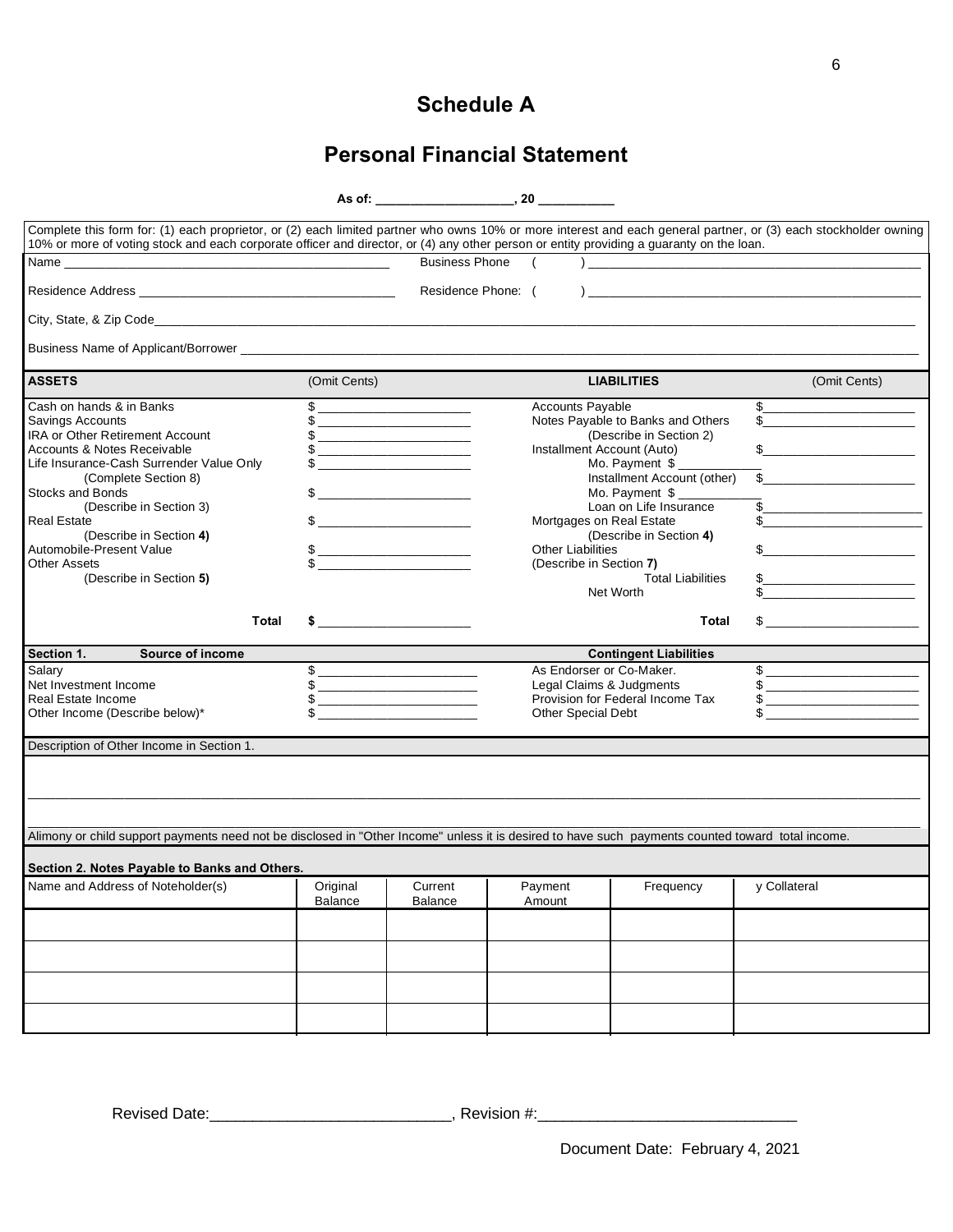|                                                       |                           |                   |                                           | Section 3. Stocks and Bonds. (Use attachments if necessary. Each attachment must be identified as a part of this statement and signed.)                           |                    |
|-------------------------------------------------------|---------------------------|-------------------|-------------------------------------------|-------------------------------------------------------------------------------------------------------------------------------------------------------------------|--------------------|
| <b>Number of Shares</b>                               | <b>Name of Securities</b> | Cost              | <b>Market Value</b><br>Quotation/Exchange | Date of<br>Quotation/Exchange                                                                                                                                     | <b>Total Value</b> |
|                                                       |                           |                   |                                           |                                                                                                                                                                   |                    |
|                                                       |                           |                   |                                           |                                                                                                                                                                   |                    |
|                                                       |                           |                   |                                           |                                                                                                                                                                   |                    |
|                                                       |                           |                   |                                           |                                                                                                                                                                   |                    |
| Section 4. Real Estate Owned.                         |                           |                   |                                           | (List each parcel separately. Use attachments if necessary. Each attachment must be identified as a part of this statement and signed.)                           |                    |
| <b>Type of Property</b>                               |                           | <b>Property A</b> |                                           | <b>Property B</b>                                                                                                                                                 | <b>Property C</b>  |
| Name &                                                |                           |                   |                                           |                                                                                                                                                                   |                    |
| <b>Address of Title Holder</b>                        |                           |                   |                                           |                                                                                                                                                                   |                    |
| <b>Date Purchased</b>                                 |                           |                   |                                           |                                                                                                                                                                   |                    |
| <b>Original Cost</b>                                  |                           |                   |                                           |                                                                                                                                                                   |                    |
| <b>Present Market Value</b>                           |                           |                   |                                           |                                                                                                                                                                   |                    |
| Name &<br><b>Address of Mortgage Holder</b>           |                           |                   |                                           |                                                                                                                                                                   |                    |
|                                                       |                           |                   |                                           |                                                                                                                                                                   |                    |
| <b>Mortgage Account Number</b>                        |                           |                   |                                           |                                                                                                                                                                   |                    |
| <b>Mortgage Balance</b>                               |                           |                   |                                           |                                                                                                                                                                   |                    |
| Amount of Payment per Month/Year                      |                           |                   |                                           |                                                                                                                                                                   |                    |
| <b>Status of Mortgage</b>                             |                           |                   |                                           |                                                                                                                                                                   |                    |
| of payment, and if delinquent, describe delinquency). |                           |                   |                                           | Section 5. Other Personal Property and Other Assets. (Describe, and if any is pledged as security, state name and address of lien holder, amount of lien, terms   |                    |
|                                                       |                           |                   |                                           |                                                                                                                                                                   |                    |
|                                                       |                           |                   |                                           |                                                                                                                                                                   |                    |
|                                                       |                           |                   |                                           | Section 6. Unpaid Taxes. (Describe in detail, as to type, to whom payable, when due, amount, and to what property, if any, a tax lien attaches).                  |                    |
|                                                       |                           |                   |                                           |                                                                                                                                                                   |                    |
|                                                       |                           |                   |                                           |                                                                                                                                                                   |                    |
| Section 7. Other Liabilities. (Describe in detail).   |                           |                   |                                           |                                                                                                                                                                   |                    |
|                                                       |                           |                   |                                           |                                                                                                                                                                   |                    |
|                                                       |                           |                   |                                           |                                                                                                                                                                   |                    |
|                                                       |                           |                   |                                           | Section 8. Life Insurance Held. (Give face amount and cash surrender value of policies, name of insurance company and beneficiaries).                             |                    |
|                                                       |                           |                   |                                           |                                                                                                                                                                   |                    |
|                                                       |                           |                   |                                           |                                                                                                                                                                   |                    |
|                                                       |                           |                   |                                           | I authorize the Lender to make inquiries as necessary to verify the accuracy of the statements made and to determine my creditworthiness. I certify the above and |                    |
|                                                       |                           |                   |                                           | the statements contained in the attachments are true and accurate as of the stated date(s). These statements are made for the purpose of either obtaining a loan  |                    |
| or guaranteeing a loan.                               |                           |                   |                                           |                                                                                                                                                                   |                    |
|                                                       |                           |                   |                                           |                                                                                                                                                                   |                    |
|                                                       |                           |                   |                                           |                                                                                                                                                                   |                    |
|                                                       |                           |                   |                                           |                                                                                                                                                                   |                    |
|                                                       |                           |                   |                                           |                                                                                                                                                                   |                    |
| <b>Revised Date:</b>                                  |                           | , Revision #:_    |                                           |                                                                                                                                                                   |                    |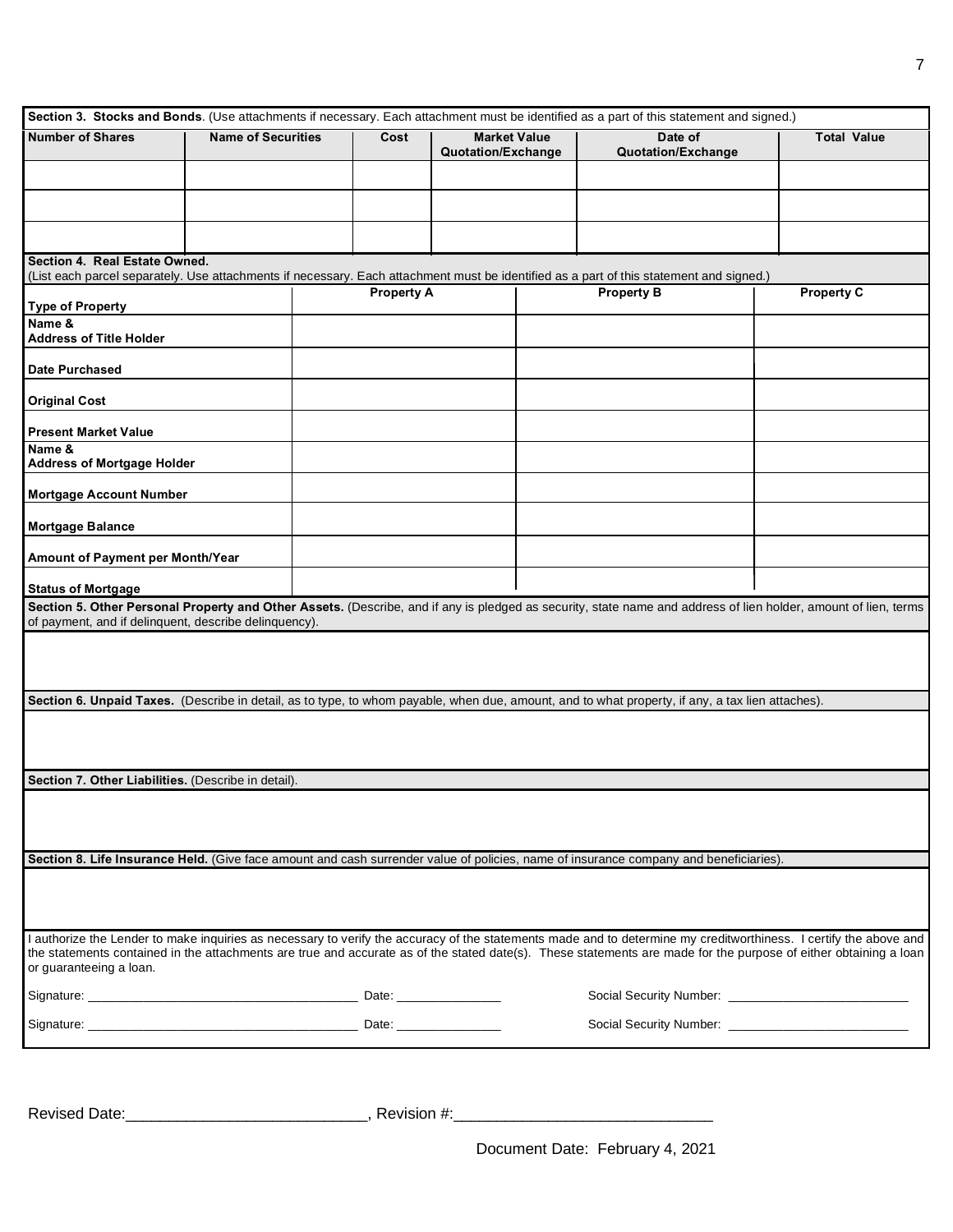# **Schedule B**

# **Bankruptcy, Litigation and Felony History**

Describe any bankruptcy history, litigation history having a material effect on the business solvency, or convicted felony activity associated with the owners, management, or officers of the business.

| 1. | Are any of the officers, owners, or management of the business presently<br>under indictment, on parole, or probation? If yes, describe below:                                                   | <b>YES</b> | NΟ |
|----|--------------------------------------------------------------------------------------------------------------------------------------------------------------------------------------------------|------------|----|
|    |                                                                                                                                                                                                  |            |    |
|    |                                                                                                                                                                                                  |            |    |
|    |                                                                                                                                                                                                  |            |    |
| 2. | Have any of the owners, officers, or management of the business ever been<br>charged with or arrested for any criminal offense other than a minor traffic<br>infraction? If yes, describe below. |            |    |
|    |                                                                                                                                                                                                  |            |    |
|    |                                                                                                                                                                                                  |            |    |
|    |                                                                                                                                                                                                  |            |    |
| 3. | Have any of the owners, officers, or management of the business ever been<br>convicted of any criminal offense, other than a minor traffic infraction? If yes,<br>describe below.                |            |    |
|    |                                                                                                                                                                                                  |            |    |
|    |                                                                                                                                                                                                  |            |    |
|    |                                                                                                                                                                                                  |            |    |
| 4. | Has the business, its present owners, officers, or management ever been the<br>subject of bankruptcy proceedings? If yes, describe below.                                                        |            |    |
|    |                                                                                                                                                                                                  |            |    |
|    |                                                                                                                                                                                                  |            |    |
|    |                                                                                                                                                                                                  |            |    |
|    |                                                                                                                                                                                                  |            |    |
|    | Signature                                                                                                                                                                                        | Date       |    |
|    | <b>Printed Name and Title</b>                                                                                                                                                                    |            |    |
|    |                                                                                                                                                                                                  |            |    |
|    | Document Date: February 4, 2021                                                                                                                                                                  |            |    |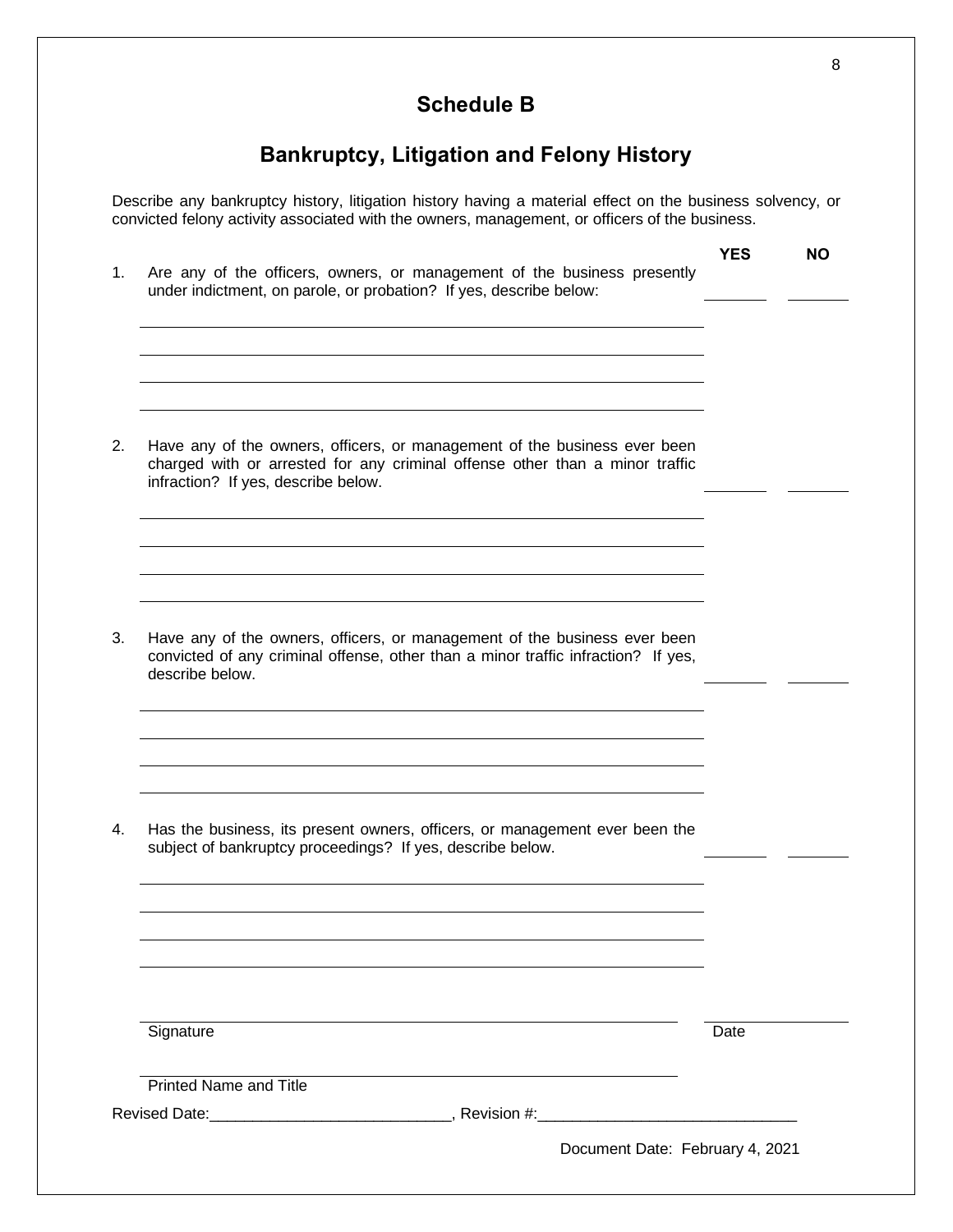# **Schedule C**

# **Confirmation Documentation:**

The applicant understands and agrees that if the Project receives assistance from the Agency/Corporation---either tax incentives or loans---the applicant agrees to provide the Agency/Corporation, if requested, with a copy of their  $\pm$ Annual Reportq, their  $\pm$ Annual Audit Reportq their corporate or personal tax returns and/or their New York State Form  $\text{AVS-45q}$  (Quarterly Combined Withholding, Wage Reporting and Unemployment Insurance Return), as appropriate, throughout the period that benefits are provided the company. These reporting requirements---specifically identified in Closing Documents, Loan Documents or other project specific agreements---may be used by the Agency/Corporation to assist us in verifying that commitments made as part of this application-- regarding stated goals for employment or capital investment in the project---are being achieved.

# **Signature of Applicant**

**\_\_\_\_\_\_\_\_\_\_\_\_\_\_\_\_\_\_\_\_\_\_\_\_\_\_\_\_\_\_\_\_\_\_\_\_\_\_**

**\_\_\_\_\_\_\_\_\_\_\_\_\_\_\_\_\_\_\_\_\_\_\_\_\_\_\_\_\_\_\_\_\_\_\_\_\_\_**

**Date**

Revised Date: extending the Revision #: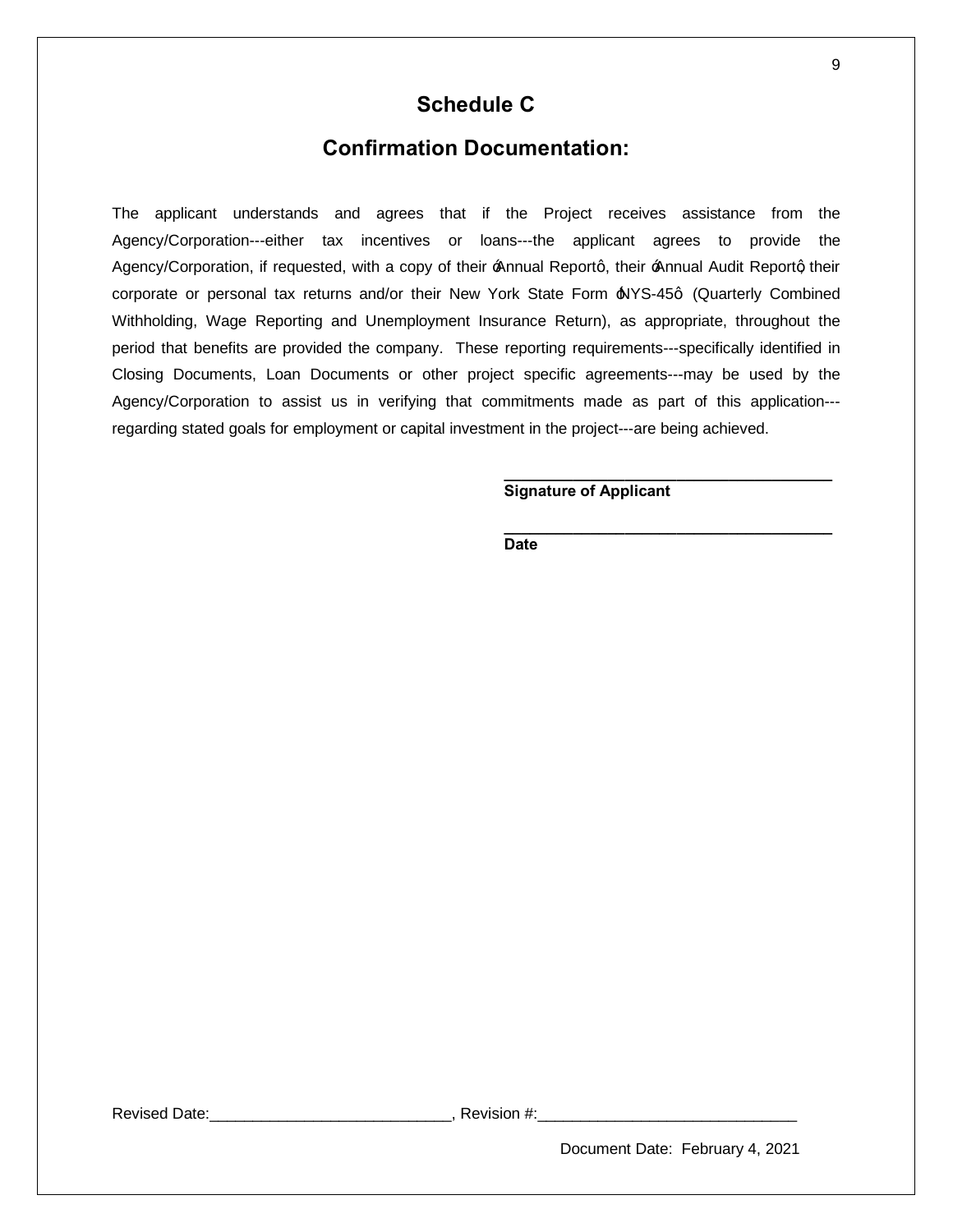# **Schedule D**

# **Employment Plan**

| (A)            | (B)       | (C)       | (D)      | (E)      | (F)        | (G)               |
|----------------|-----------|-----------|----------|----------|------------|-------------------|
|                |           |           |          |          |            |                   |
|                | Annual or | Current   | Jobs     | Jobs     | Jobs       | <b>Total Jobs</b> |
|                | Hourly    | Number of | Created: | Created: | Created:   | to be             |
| Job Title      | Wages     | Positions | Year One | Year Two | Year Three | Created           |
|                |           |           |          |          |            |                   |
|                |           |           |          |          |            |                   |
|                |           |           |          |          |            |                   |
|                |           |           |          |          |            |                   |
|                |           |           |          |          |            |                   |
|                |           |           |          |          |            |                   |
|                |           |           |          |          |            |                   |
|                |           |           |          |          |            |                   |
|                |           |           |          |          |            |                   |
|                |           |           |          |          |            |                   |
|                |           |           |          |          |            |                   |
|                |           |           |          |          |            |                   |
| <b>TOTALS:</b> |           |           |          |          |            |                   |

## **Instructions:**

| Column A: | Insert the job titles that exist within the company at the time of application, as well as any |
|-----------|------------------------------------------------------------------------------------------------|
|           | job titles that will be established as a result of the project.                                |

- **Column B:** Indicate the entry level wage for each listed job title either in terms of hourly pay or annual salary.
- **Column C:** For each listed job title insert the number of positions that exist at the time of application.
- **Column D:** Insert the number of jobs to be created during year one of the project for each listed job title.
- **Column E:** Insert the number of jobs to be created during year two of the project for each listed job title.
- **Column F:** Insert the number of jobs to be created during year three of the project for each listed job title.
- **Column G:** Indicate the total number of jobs to be created for each listed title as a result of the project. (Column  $D$  + Column  $E$  + Column  $F$  = Column G)

# **Use as many copies of this form as necessary.**

Revised Date:\_\_\_\_\_\_\_\_\_\_\_\_\_\_\_\_\_\_\_\_\_\_\_\_\_\_\_\_, Revision #:\_\_\_\_\_\_\_\_\_\_\_\_\_\_\_\_\_\_\_\_\_\_\_\_\_\_\_\_\_\_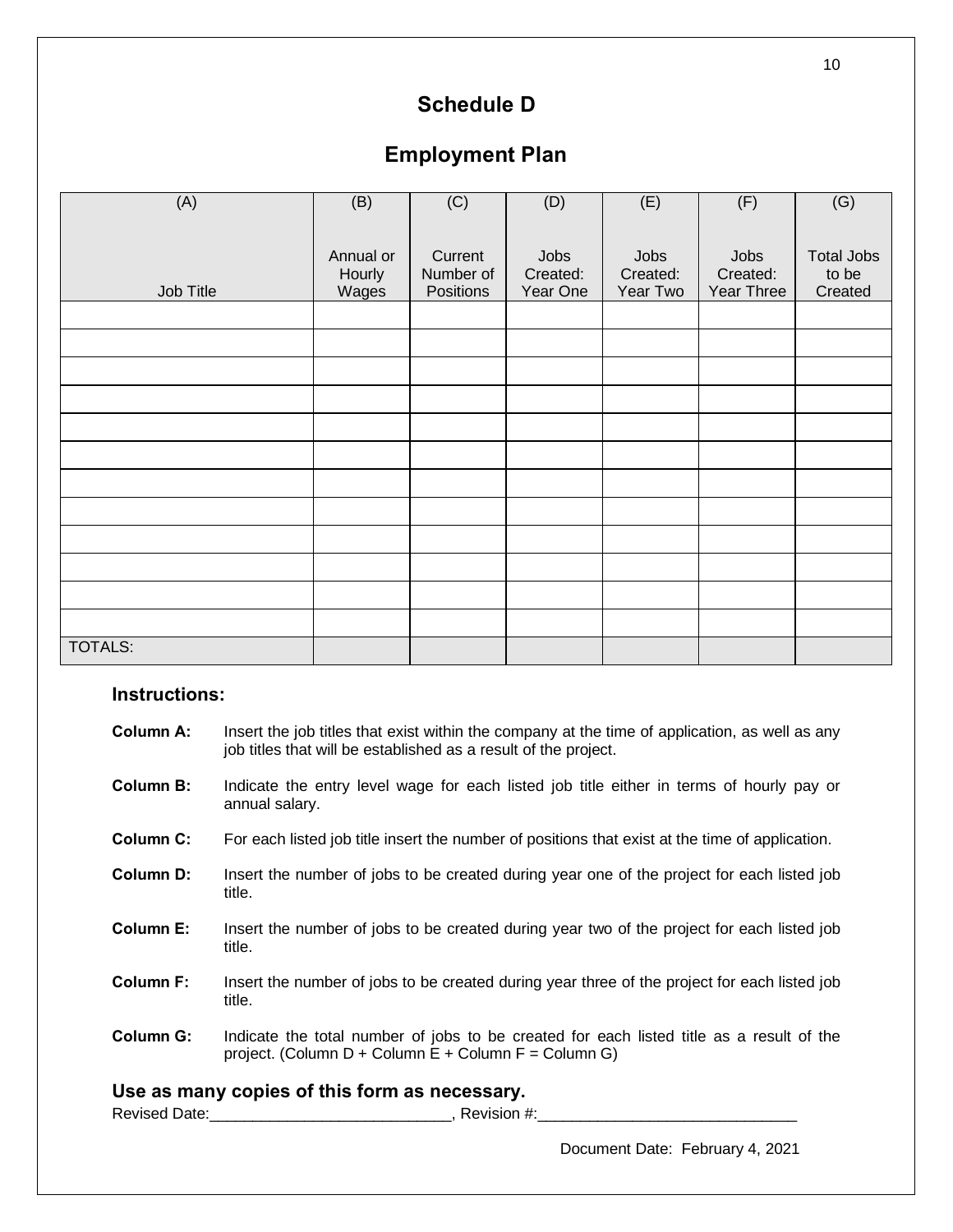# **Form NCA IA**

 $\overline{\phantom{a}}$  , and the contribution of the contribution of the contribution of the contribution of the contribution of the contribution of the contribution of the contribution of the contribution of the contribution of the

Signature of Applicant Date **Date** 

"The following information is required by the Federal Government in order to monitor compliance with Federal Laws prohibiting discrimination against applicants seeking to participate in this program. You are not required to furnish this information, but are encouraged to do so. This information will not be used in evaluating your application or to discriminate against you in any way. However, if you choose not to furnish it, we are required to note the race/national origin of individual applicants on the basis of visual observation or surname.+

| <b>Ethnicity:</b>             |  |
|-------------------------------|--|
| <b>Hispanic or Latino</b>     |  |
| <b>Not Hispanic or Latino</b> |  |

| Race: (Mark one or more) |                                                  |       |
|--------------------------|--------------------------------------------------|-------|
| White                    | <b>Black or African American</b>                 |       |
|                          | American Indian/Alaska Native                    | Asian |
|                          | <b>Native Hawaiian or Other Pacific Islander</b> |       |

Gender: Male Female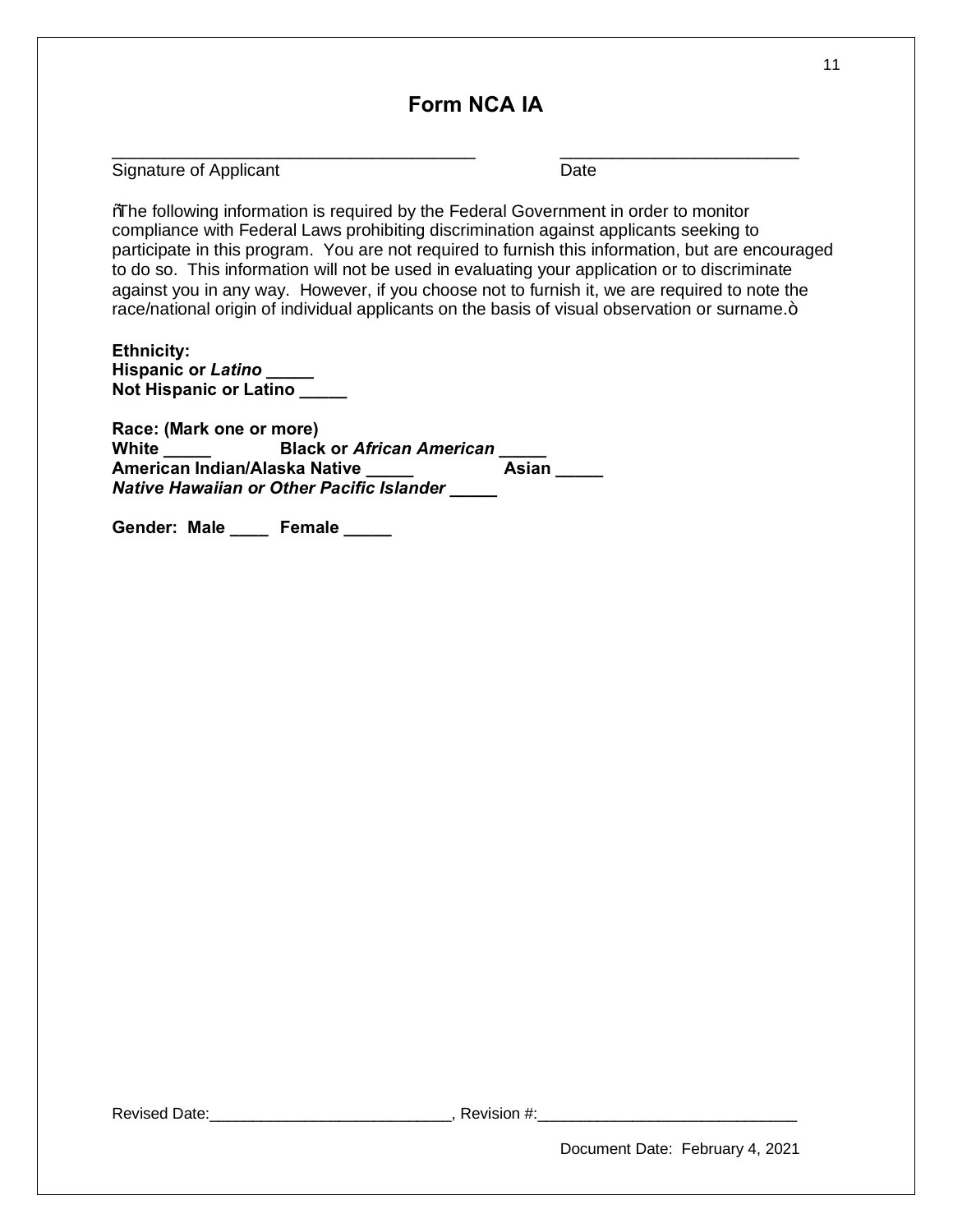# **Certification and Authorization to Release Credit Information**

\_\_\_\_\_\_\_\_\_\_\_\_\_\_\_\_\_\_\_\_\_\_\_\_\_\_\_\_\_\_\_\_\_\_\_\_\_\_\_, being duly sworn, deposes and says: that (s)he is the president of \_\_\_\_\_\_\_\_\_\_\_\_\_\_\_\_\_\_\_\_\_\_\_\_\_\_\_\_, the Project occupant (the Company) described in the foregoing application; that (s)he has read the foregoing application and knows the contents thereof; that the same is true to his/her own knowledge except as to the matters stated therein to be alleged upon his/her information and belief, and as to those matters (s)he believes it to be true; that to the best of her/his knowledge (s)he is in compliance with all federal and state legislation dealing with the hiring of illegal aliens and equal employment opportunity; and that the execution of this application has been duly authorized by the board of directors of the Company; and authorizes the lender to investigate and obtain a report concerning my (our) credit for the purpose of processing and underwriting my (our) loan application.

> \_\_\_\_\_\_\_\_\_\_\_\_\_\_\_\_\_\_\_\_\_\_\_\_\_\_\_\_\_\_\_\_\_\_\_\_\_\_\_\_\_\_\_\_\_ Signature of President, Project Occupant

| Applicant's Full Legal Name                |                                 |
|--------------------------------------------|---------------------------------|
| <b>Applicant's Street Address</b>          |                                 |
| City/State (Province)/Country, Postal Code |                                 |
| <b>Current Place of Employment</b>         |                                 |
| <b>Current Employment Address</b>          |                                 |
| Previous Employer                          |                                 |
| Previous Employer Address                  |                                 |
| Applicant's SS# or SIN#                    |                                 |
| Applicant's Date of Birth                  |                                 |
| Spouse's Name                              |                                 |
|                                            |                                 |
| <b>Internal Use:</b>                       |                                 |
| <b>Credit Reporting Agency</b>             |                                 |
| Date of Credit Report                      |                                 |
| <b>Staff Signature</b>                     |                                 |
|                                            |                                 |
|                                            |                                 |
|                                            |                                 |
|                                            |                                 |
|                                            | Document Date: February 4, 2021 |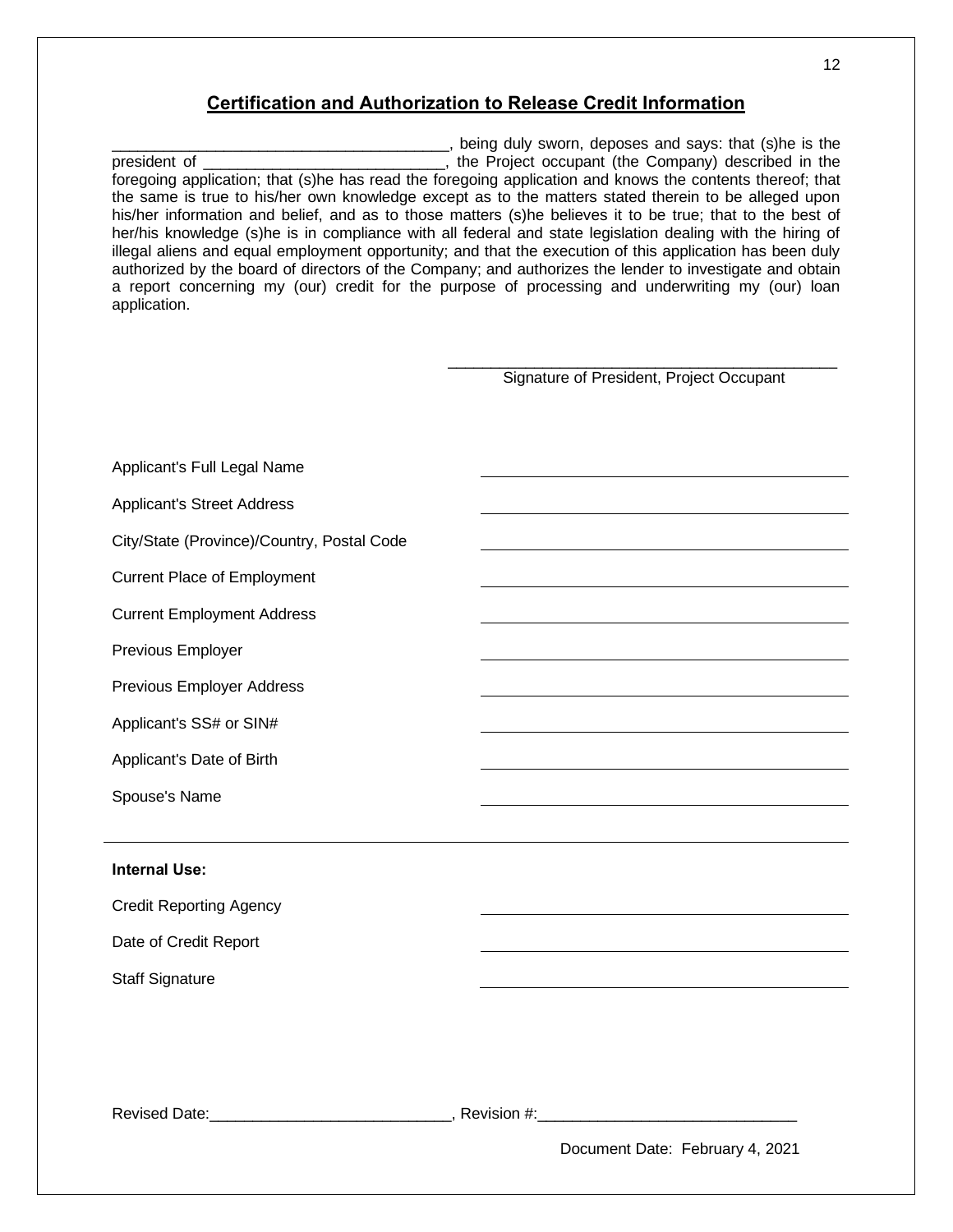# **Background Checks**

All applicants may be subject to background checks.

In the interest of insuring that public appenefits provided to any applicant for either tax incentives, loans or a combination of both is being provided to an individual or company of good reputation, the Agency reserves the right, and the applicant hereby acknowledges the Agency of right, to conduct a thorough background check using whatever methods the Agency deems appropriate.

Signature of Applicant

\_\_\_\_\_\_\_\_\_\_\_\_\_\_\_\_\_\_\_\_\_\_\_\_\_\_\_\_\_\_\_\_\_\_\_\_\_

\_\_\_\_\_\_\_\_\_\_\_\_\_\_\_\_\_\_\_\_\_\_\_\_\_\_\_\_\_\_\_\_\_\_\_\_\_

Date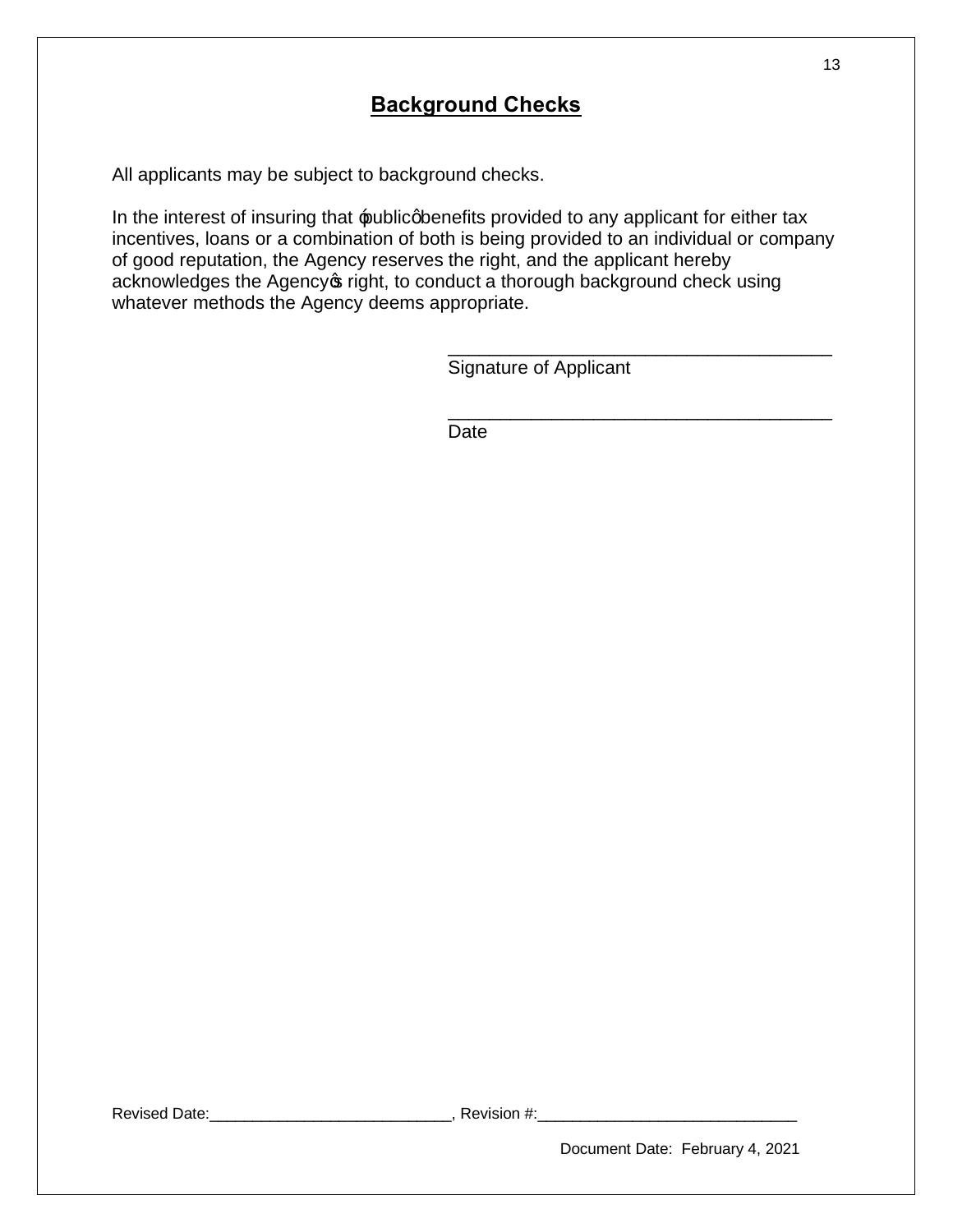# north<br>country<br>alliance

**The North Country Alliance** is a not-for-profit consortium of economic development and community organizations, private businesses, healthcare, educational institutions, media, etc. assisting business development in the North Country. Counties include Jefferson, Lewis, St. Lawrence, Clinton, Franklin, Essex and Hamilton.

#### **Applicants:**

Private for-profit businesses and notfor-profit organizations with 100 or fewer full time employees.

#### **Loan Amounts:**

The lesser of \$225,000 or 40% of the project cost.

#### **Loan Terms:**

Working Capital - up to 5 years Fixed Asset Financing 6up to 15 years

#### **Interest Rate:**

Interest rates are set for the life of the loan at prime minus one with a floor of 5%.

#### **Use of Funds:**

The Regional Revolving Loan Fund will make loans to rural business and community development projects. Rural area is defined as including all territory of a State that is not within the outer boundary of any city having a population of 25,000 or more.

#### **Loan funds are expected to:**

- 1. Finance the establishment of a new business, or
- 2. Finance the expansion of existing business, or
- 3. Finance community development projects.
- 4.Result in the creation of new employment.

#### **Eligible ultimate recipients (business) must be:**

- · Owned by U.S. citizens or permanent residents in this country
- · Located in rural areas
- · Unable to obtain adequate financing from other sources.
- · Not have a conflict of interest with the
- North Country Alliance.
- · Not be delinquent on any Federal or State debt.

#### "**This institution is an equal opportunity provider, employer, and lender."**

**If you wish to file a Civil Rights program complaint of discrimination, complete the USDA Program Discrimination Complaint Form, AD-3027, found online at http://**

<u>www.ascr.usda.gov/complaint\_filing\_cust.html</u>, or at any USDA office, or call (866) 632-9992 to request the form. You may also write a letter containing all of the infor-<br>mation requested in the form. Send your completed

Revised Date: etc. All and the set of the Revision #:

### **Eligible Uses of Funds:**

- 1. Working Capital
- 2. Real Estate
- 3. Machinery and Equipment
- 4. Furniture and Fixtures
- 5. Accounts Receivable 6. Inventory
- 

## **Ineligible Use of Funds**

- 1. Agricultural production 2. Churches and Fraternal Organizations
- 3. Community antenna television sources or facilities
	-
- 4. Any illegal activity
- 5. Golf courses, racetracks, or gambling facilities.
- 6. Lending and investment institutions.

#### **Collateral:**

The NCA typically takes a subordinate position behind the banks, secured by business, and/or personal assets. Personal guarantee and key man life insurance are required.

#### **Fees:**

A \$200 non-refundable application fee and a commitment fee equal to the greater of \$500 or 1.5% of loan. Closing costs are the responsibility of the borrower. Closing costs may be rolled into loan amount.

#### **Regional Revolving Loan Fund Conditions**

- · Minimum bank or non-public sector financing of 50% of the project.
- · Minimum equity investment of 10%. (5% cash, 5% equity).
- · Federal/State environmental clearance must be obtained.

#### **Loan Sponsors:**

- · Applications available from loan sponsors.
- · List of loan sponsors available online at www.**northcountryalliance**.org/ or by calling the phone number below.

## **Contact:**

Matthew R. Siver Project Development Specialist Development Authority of the North Country (315)661-3200 msiver@danc.org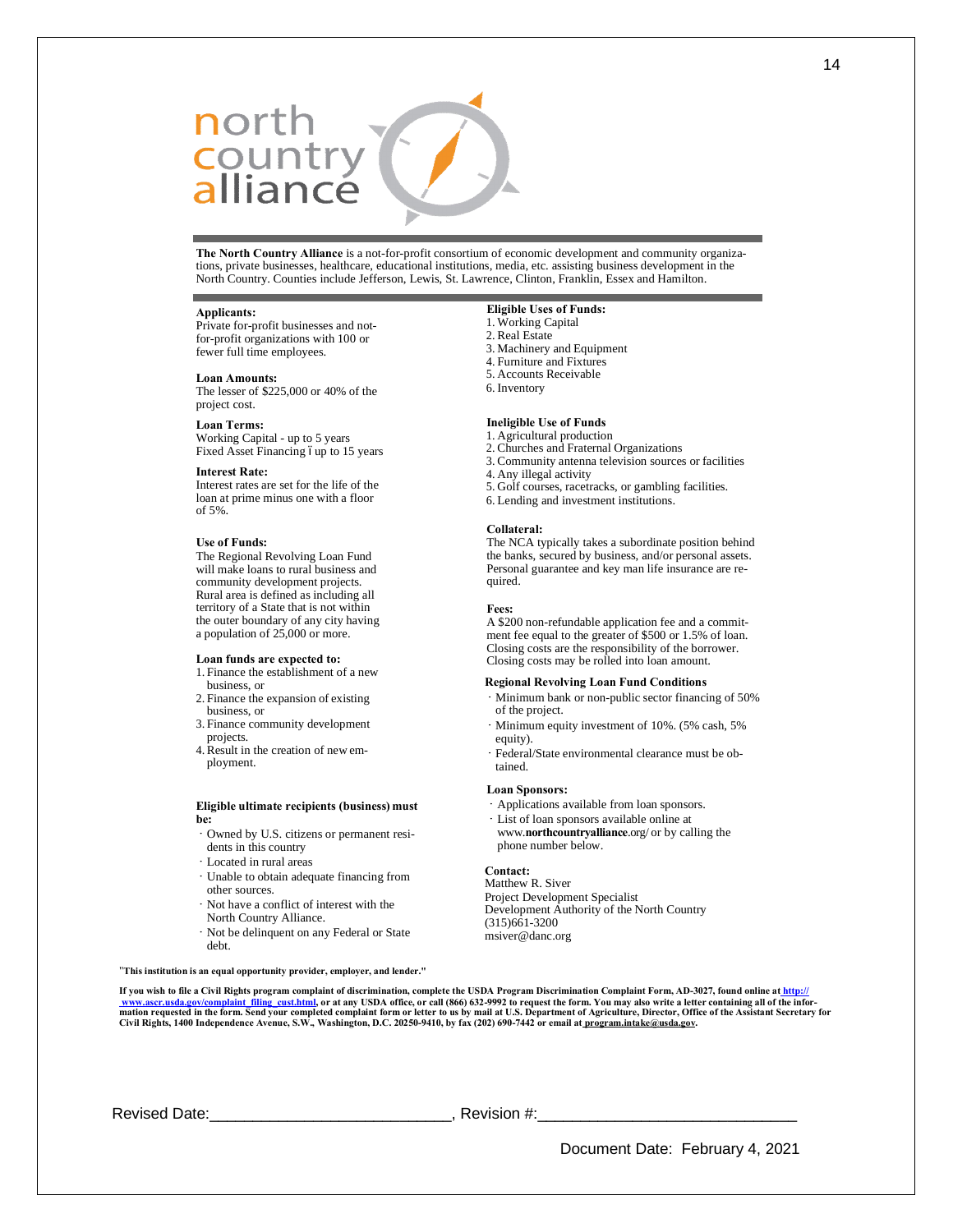# **Development Authority of the North Country (DANC) Community Development Loan Fund**

| <b>Purpose:</b>                | The loan fund targets projects that positively affect the region or enhance<br>particular business sectors.                                                                            |
|--------------------------------|----------------------------------------------------------------------------------------------------------------------------------------------------------------------------------------|
| Area of Availability:          | Businesses in Jefferson, Lewis and St. Lawrence Counties, with priority<br>given to projects of regional significance to the North Country.                                            |
| <b>Eligible Activities:</b>    | Manufacturing,<br>warehousing<br>and<br>distribution,<br>industrial<br>reuse.<br>downtown/commercial revitalization, infrastructure facilities, and selected<br>agricultural projects. |
| <b>Employment Eligibility:</b> | Project specific basis.                                                                                                                                                                |
| <b>Funding Uses:</b>           | Real estate, machinery and equipment, and working capital.                                                                                                                             |
| <b>Funding Limitations:</b>    | Limited to a maximum of 50% of the project costs.                                                                                                                                      |
| <b>Equity Participation:</b>   | Cash equity participation of at least ten percent of the total project costs.                                                                                                          |
| <b>Interest Rate:</b>          | A target rate of six to eight percent has been established, however will be<br>reviewed on a case by case basis.                                                                       |
| <b>Repayment Terms:</b>        | Flexible and primarily driven by the project need and useful life of the<br>assets being financed.                                                                                     |
| <b>Administered By:</b>        | Development Authority of the North Country<br><b>Dulles State Office Building</b><br>317 Washington Street<br>Watertown, New York 13601                                                |
| <b>Application:</b>            | The completed loan application, including schedules and attachments, must<br>be submitted.                                                                                             |
| <b>Application Deadline:</b>   | Must be submitted 30 days prior to the bi-monthly Board meeting, which is<br>typically held the first week of the month.                                                               |
| <b>Application Fee:</b>        | None.                                                                                                                                                                                  |
| <b>Point of Contact:</b>       | Matthew Siver, DANC, 315-661-3200                                                                                                                                                      |

Revised Date:\_\_\_\_\_\_\_\_\_\_\_\_\_\_\_\_\_\_\_\_\_\_\_\_\_\_\_\_, Revision #:\_\_\_\_\_\_\_\_\_\_\_\_\_\_\_\_\_\_\_\_\_\_\_\_\_\_\_\_\_\_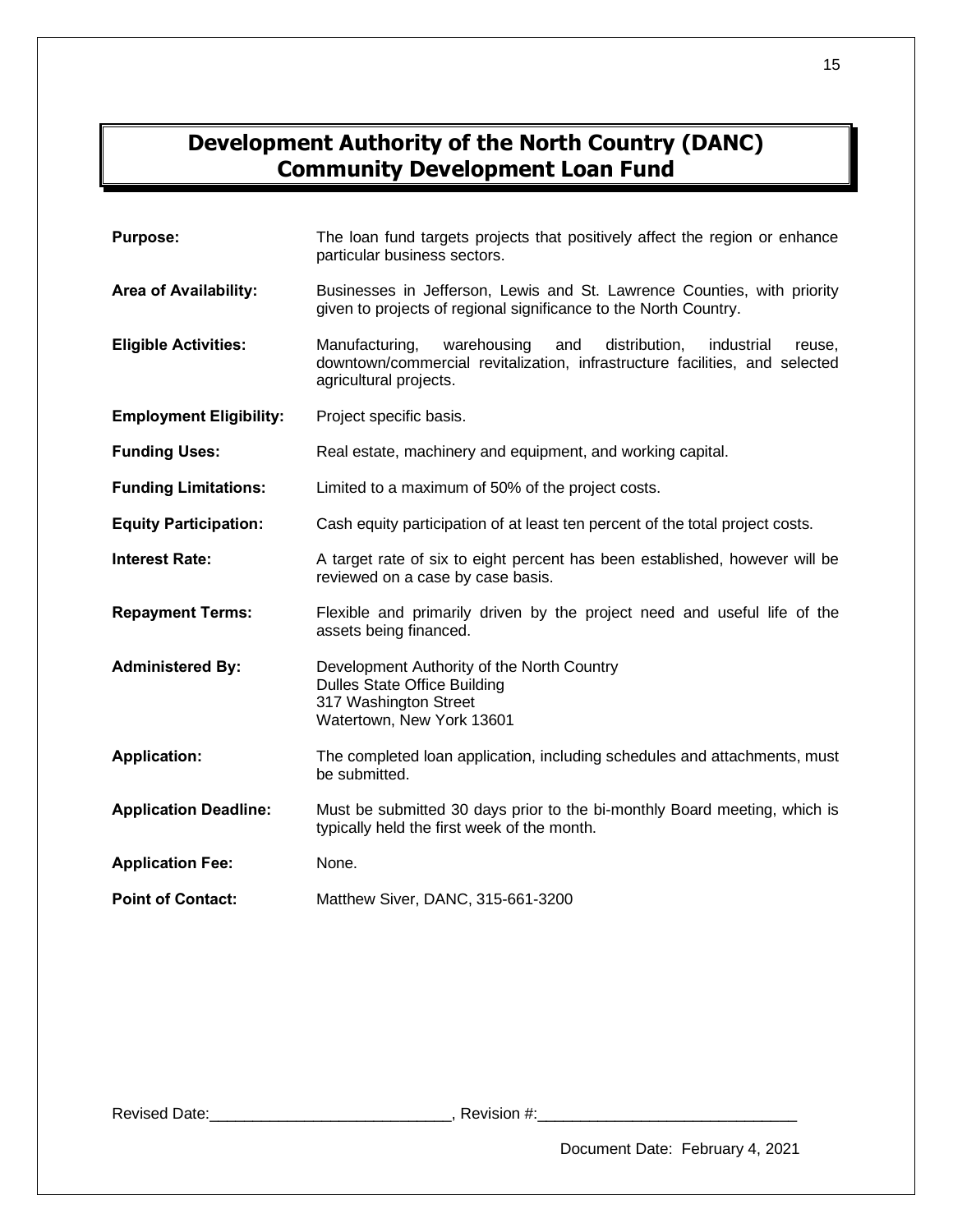# **Jefferson County Industrial Development Agency (JCIDA) Microenterprise Loan Fund**

| <b>Purpose:</b>                          | The loan fund targets small businesses to create and retain job<br>opportunities, for low to moderate-income residents, in all sectors of the<br>local economy. The program provides equal access to public loan funds<br>and stimulates small business development activity, through start-up and<br>expansion projects.                                                                                             |
|------------------------------------------|-----------------------------------------------------------------------------------------------------------------------------------------------------------------------------------------------------------------------------------------------------------------------------------------------------------------------------------------------------------------------------------------------------------------------|
| Area of Availability:                    | Businesses in Jefferson County.                                                                                                                                                                                                                                                                                                                                                                                       |
| <b>Eligible Activities:</b>              | Business owners must be income eligible or plan to create jobs that will be<br>held by income eligible individuals.                                                                                                                                                                                                                                                                                                   |
| <b>Employment Eligibility:</b>           | Businesses having five (5) or less employees including the owner(s).                                                                                                                                                                                                                                                                                                                                                  |
| <b>Funding Uses:</b>                     | Acquisition of machinery and equipment, working capital, furniture, fixtures,<br>and real property.                                                                                                                                                                                                                                                                                                                   |
| <b>Funding Limitations:</b>              | Loans can be up to \$40,000 (including any amounts provided for technical<br>assistance), and will not exceed 40% of total project costs, which ever is<br>less. Multiple loans can be made with a maximum aggregate amount not to<br>exceed \$120,000.                                                                                                                                                               |
| <b>Equity Participation:</b>             | Equity participation of at least ten (10) percent of the total project costs.                                                                                                                                                                                                                                                                                                                                         |
| <b>Interest Rate:</b>                    | Generally, interest rates range from Prime minus 3% to Prime plus 2%.<br>Rates determined on a project specific basis and reviewed after five years.                                                                                                                                                                                                                                                                  |
| <b>Repayment Terms:</b>                  | Amortization of the loan shall not exceed 12 years. The loan will be<br>amortized over a 12-year period to include a balloon payment at the end of<br>a five (5) year period equal to the remaining principal and interest charges.                                                                                                                                                                                   |
|                                          | Applicant agrees to provide timely repayment of any loan associated with<br>this application according to the terms and conditions found in Loan<br>Documents and as agreed to by participating parties. Staff reserves the<br>right to submit any delinquency to a nationally accredited Credit Reporting<br>Agency if a delinquency has not been cured within 30 days following<br>transmittal of a default letter. |
| <b>Loan Fund</b><br><b>Requirements:</b> | Start up business owners (20% or more ownership) are required to<br>participate in the Entrepreneur Training Course provided by the New York<br>State Small Business Development Center sbdc@sunyjefferson.edu within<br>one year of the loan closing and provide the JCIDA with a certificate of<br>completion.                                                                                                      |
|                                          | Existing business owners may be required to participate in the Small<br>Business Development Center classes.                                                                                                                                                                                                                                                                                                          |
|                                          | If the business owner does not meet the requirement within one year of loan<br>closing, the loan will default to the default interest rate as it states in the<br>Note.                                                                                                                                                                                                                                               |
|                                          |                                                                                                                                                                                                                                                                                                                                                                                                                       |
|                                          | Document Date: February 4, 2021                                                                                                                                                                                                                                                                                                                                                                                       |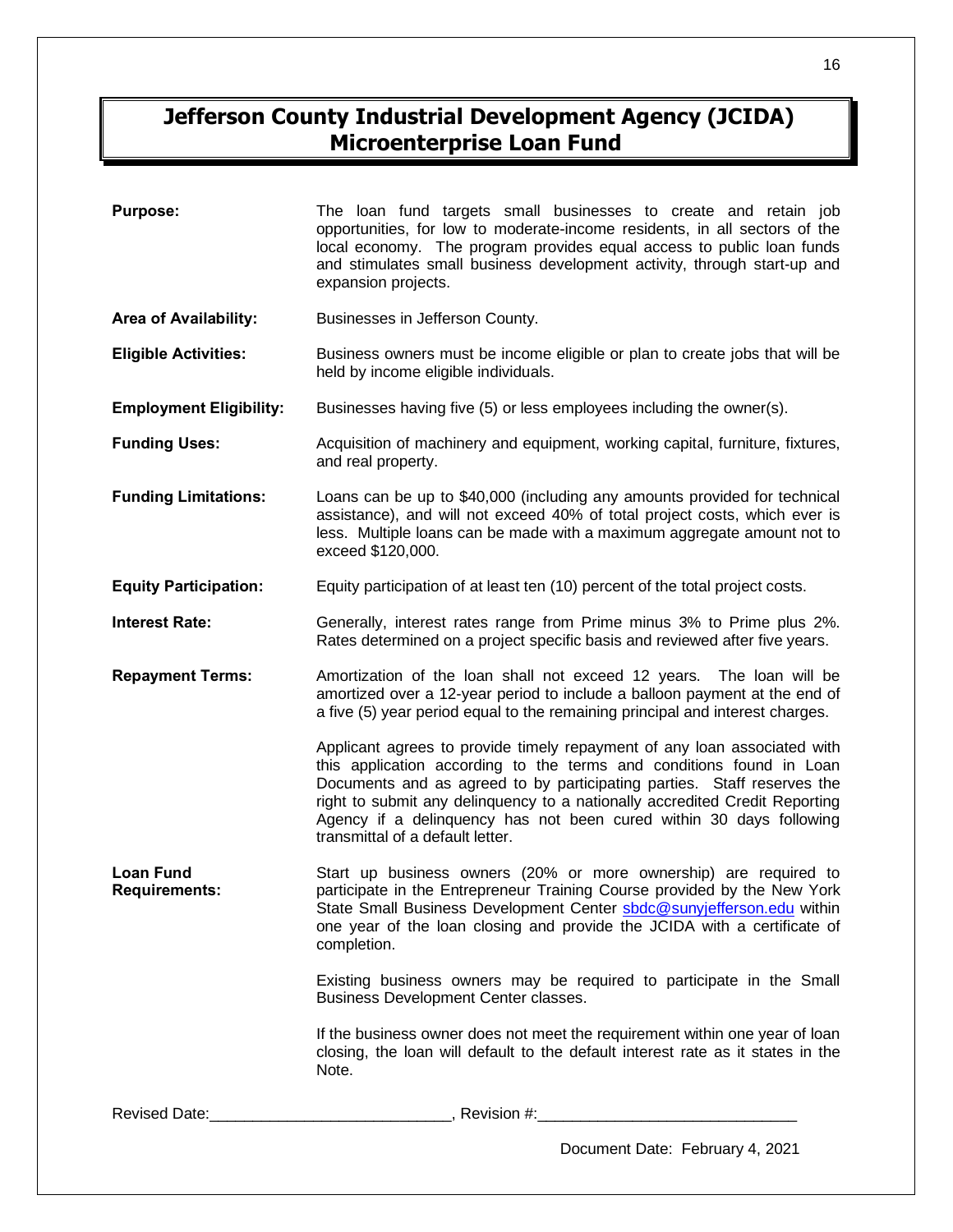# **Jefferson County Industrial Development Agency (JCIDA) Microenterprise Loan Fund (continued)**

| <b>Application Deadline:</b> | Must be submitted by the 15 <sup>th</sup> day of the month.                                                                                                                                                                                     |
|------------------------------|-------------------------------------------------------------------------------------------------------------------------------------------------------------------------------------------------------------------------------------------------|
| Fees:                        | Application fee of \$100.00 is payable to the JCIDA at the time the application<br>is submitted. A loan closing fee of 1.5% is due at the time of closing. A $1/2$ %<br>fee is for any loan modification request is due at the time of request. |
| <b>Point of Contact:</b>     | Lyle Eaton<br>800 Starbuck Avenue, Suite 800<br>Watertown, NY 13601<br>315-782-5865                                                                                                                                                             |

Revised Date: \_\_\_\_\_\_\_\_\_\_\_\_\_\_\_\_\_\_\_\_\_\_\_\_\_\_\_\_\_\_\_\_\_\_\_, Revision #:\_\_\_\_\_\_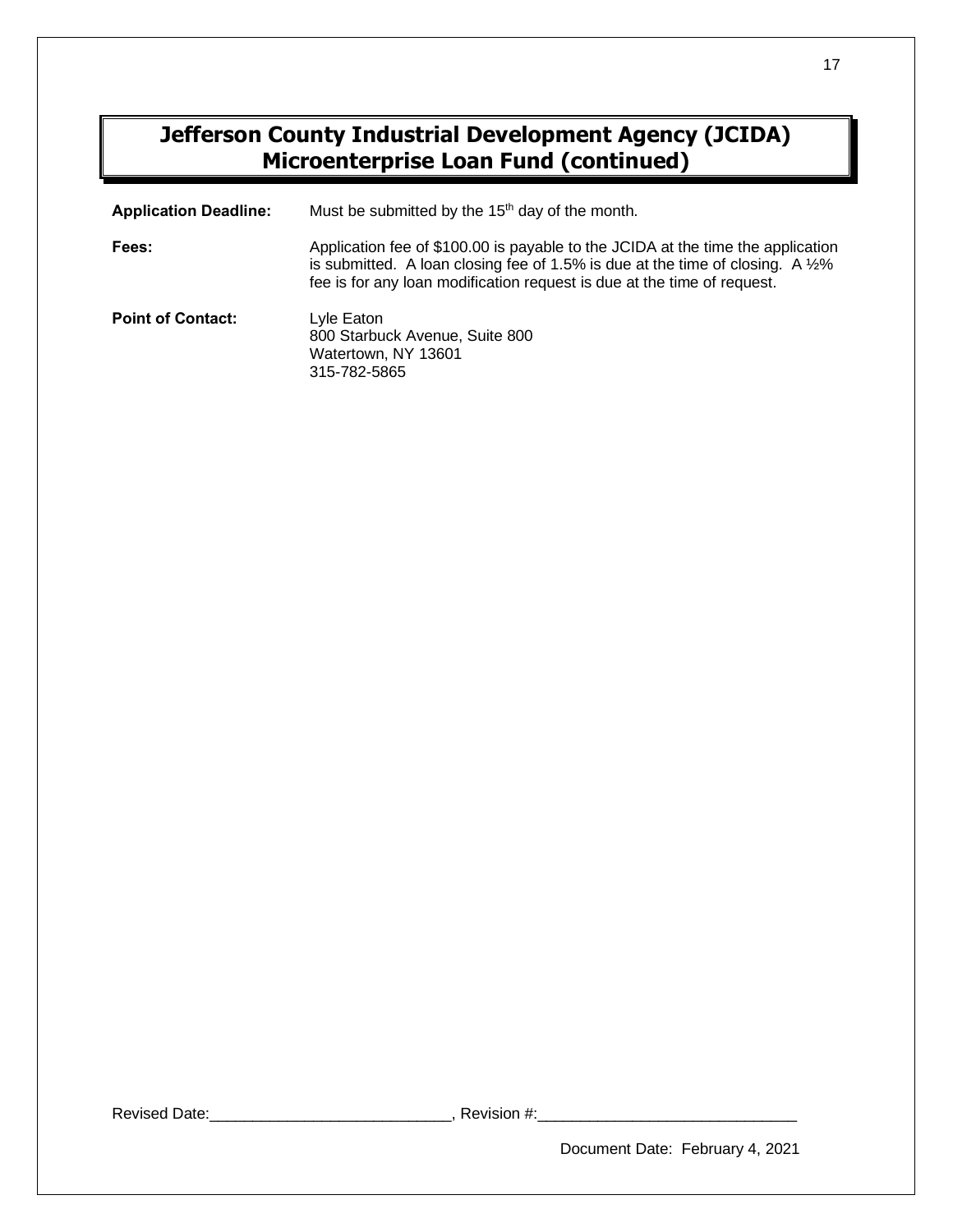# **Jefferson County Industrial Development Agency (JCIDA) Revolving Loan Fund (RLF)**

| <b>Purpose:</b>                | The loan fund targets manufacturing and eligible service businesses.                                                                                                                                                                                                                                                                                                                                                  |
|--------------------------------|-----------------------------------------------------------------------------------------------------------------------------------------------------------------------------------------------------------------------------------------------------------------------------------------------------------------------------------------------------------------------------------------------------------------------|
| Area of Availability:          | Businesses in Jefferson County.                                                                                                                                                                                                                                                                                                                                                                                       |
| <b>Eligible Activities:</b>    | Manufacturing businesses either start-up or expanding; however, deviation<br>for service-based businesses will be addressed on a case by case basis.<br>Also, entities that will enhance the community and economic development<br>initiatives of the County.                                                                                                                                                         |
| <b>Employment Eligibility:</b> | None.                                                                                                                                                                                                                                                                                                                                                                                                                 |
| <b>Funding Uses:</b>           | Fixed assets, working capital and inventory.                                                                                                                                                                                                                                                                                                                                                                          |
| <b>Funding Limitations:</b>    | Loans generally range from \$25,000 to \$250,000 or 40% of the total project<br>costs, whichever is less. Multiple loans can be made with a maximum<br>aggregate amount not to exceed \$500,000.                                                                                                                                                                                                                      |
| <b>Equity Participation:</b>   | Equity participation of at least ten (10) percent of the total project costs.                                                                                                                                                                                                                                                                                                                                         |
| <b>Interest Rate:</b>          | Generally, interest rates range from Prime minus 3% to Prime plus 2%.<br>Rates determined on a project specific basis and reviewed after five years.                                                                                                                                                                                                                                                                  |
| <b>Repayment Terms:</b>        | Loans shall be amortized as follows: Working capital . up to five (5) years;<br>Equipment 7 to 10 years; and Real Estate 10 to 20 years. The loan will<br>include a balloon payment at the end of a five (5) year period equal to the<br>remaining principal and interest charges.                                                                                                                                    |
|                                | Applicant agrees to provide timely repayment of any loan associated with<br>this application according to the terms and conditions found in Loan<br>Documents and as agreed to by participating parties. Staff reserves the<br>right to submit any delinquency to a nationally accredited Credit Reporting<br>Agency if a delinquency has not been cured within 30 days following<br>transmittal of a default letter. |
| <b>Application Deadline:</b>   | Must be submitted by the 15 <sup>th</sup> day of the month.                                                                                                                                                                                                                                                                                                                                                           |
| Fees:                          | Application fee of \$250.00 is payable to the JCIDA at the time the<br>application is submitted. A loan closing fee of 1.5% is due at the time of<br>closing. A 1/2% fee is for any modification request is due at the time of<br>request.                                                                                                                                                                            |
| <b>Point of Contact:</b>       | Lyle Eaton<br>800 Starbuck Avenue, Suite 800<br>Watertown, NY 13601<br>315-782-5865                                                                                                                                                                                                                                                                                                                                   |

Revised Date:\_\_\_\_\_\_\_\_\_\_\_\_\_\_\_\_\_\_\_\_\_\_\_\_\_\_\_\_, Revision #:\_\_\_\_\_\_\_\_\_\_\_\_\_\_\_\_\_\_\_\_\_\_\_\_\_\_\_\_\_\_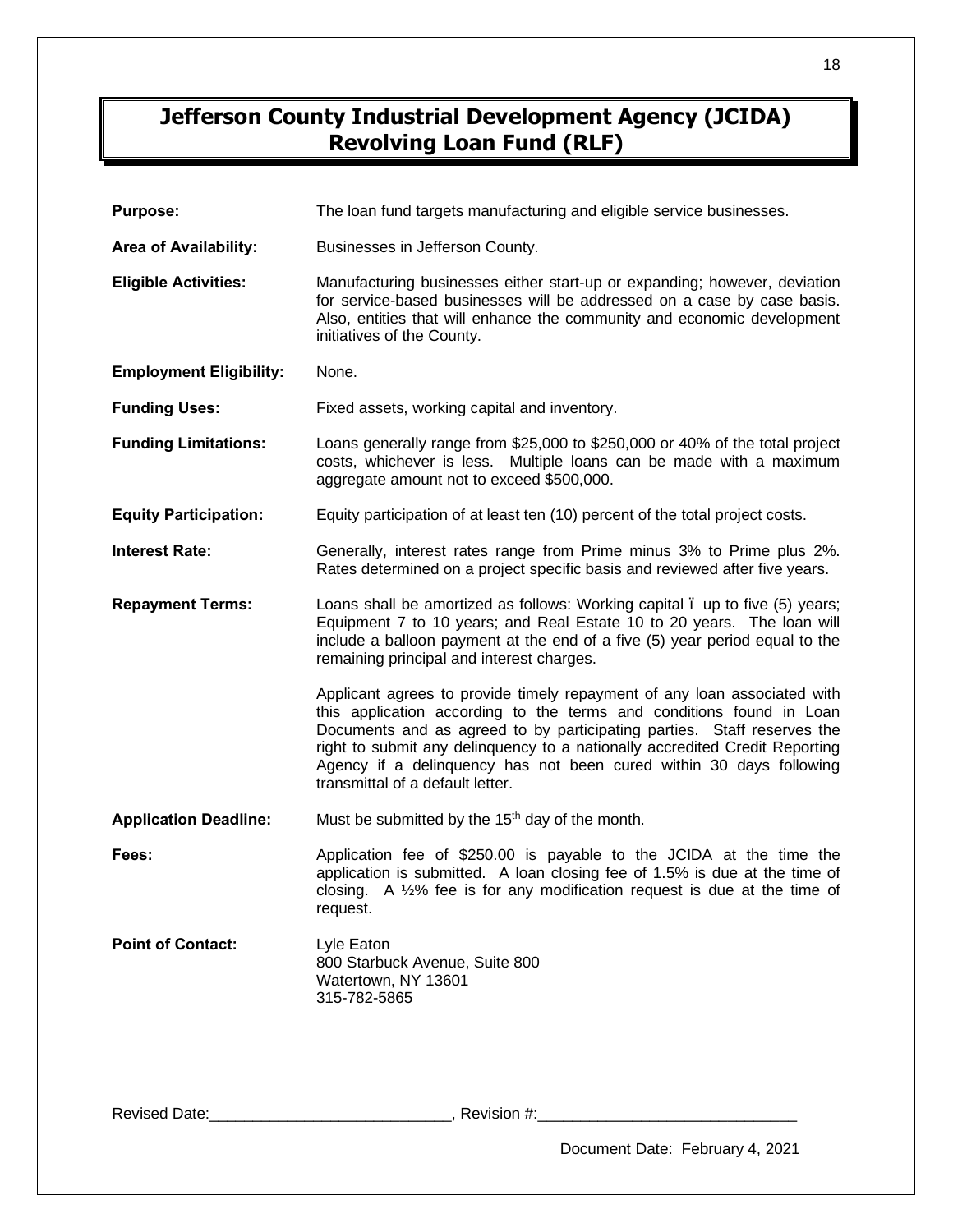# **Watertown Economic Growth Fund (WEGF)**

| <b>Purpose:</b>                | The loan fund targets eligible businesses in all sectors.                                                                                                                                                                                                                                                                                                                                                             |
|--------------------------------|-----------------------------------------------------------------------------------------------------------------------------------------------------------------------------------------------------------------------------------------------------------------------------------------------------------------------------------------------------------------------------------------------------------------------|
| Area of Availability:          | Businesses located within the Watertown City Limits.                                                                                                                                                                                                                                                                                                                                                                  |
| <b>Eligible Activities:</b>    | All business sectors are eligible to apply.                                                                                                                                                                                                                                                                                                                                                                           |
| <b>Employment Eligibility:</b> | None.                                                                                                                                                                                                                                                                                                                                                                                                                 |
| <b>Funding Uses:</b>           | Fixed assets and working capital.                                                                                                                                                                                                                                                                                                                                                                                     |
| <b>Funding Limitations:</b>    | Limited to a maximum of 40% of the total project costs or \$250,000<br>whichever is less.                                                                                                                                                                                                                                                                                                                             |
| <b>Equity Participation:</b>   | Equity participation of at least ten (10) percent of the total project costs.                                                                                                                                                                                                                                                                                                                                         |
| <b>Interest Rate:</b>          | Rates are determined on an individual project basis and reviewed after five<br>years.                                                                                                                                                                                                                                                                                                                                 |
| <b>Repayment Terms:</b>        | Loans shall be amortized as follows: Working capital - up to five (5) years;<br>Equipment 7 to 10 years; and Real Estate 10 to 20 years. The loan will<br>include a balloon payment at the end of a five (5) year period equal to the<br>remaining principal and interest charges.                                                                                                                                    |
|                                | Applicant agrees to provide timely repayment of any loan associated with<br>this application according to the terms and conditions found in Loan<br>Documents and as agreed to by participating parties. Staff reserves the<br>right to submit any delinquency to a nationally accredited Credit Reporting<br>Agency if a delinquency has not been cured within 30 days following<br>transmittal of a default letter. |
| <b>Application Deadline:</b>   | Must be submitted by the 15 <sup>th</sup> day of the month.                                                                                                                                                                                                                                                                                                                                                           |
| Fees:                          | Application fee of \$250.00 is payable to the JCIDA at the time the<br>application is submitted. A loan closing fee of 1.5% is due at the time of<br>closing. A $1/2$ % fee is for any modification request is due at the time of<br>request.                                                                                                                                                                         |
| <b>Point of Contact:</b>       | Lyle Eaton<br>800 Starbuck Avenue, Suite 800<br>Watertown, NY 13601<br>315-782-5865                                                                                                                                                                                                                                                                                                                                   |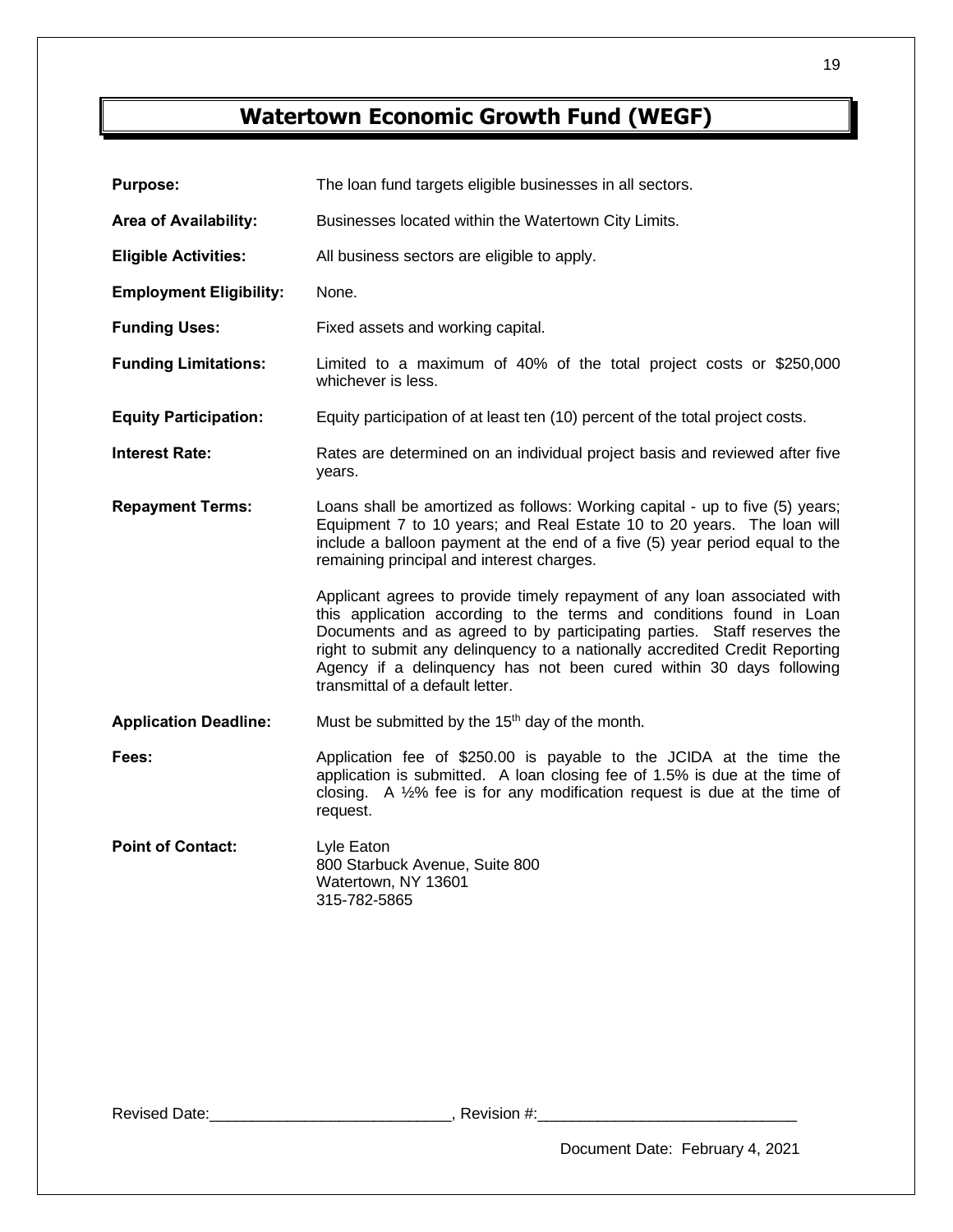# **Jefferson County Local Development Corporation (JCLDC) Revolving Loan Fund (RLF)**

| <b>Purpose:</b>                | The loan fund targets manufacturing and eligible service businesses.                                                                                                                                                                                                                                                                                                                                                  |  |
|--------------------------------|-----------------------------------------------------------------------------------------------------------------------------------------------------------------------------------------------------------------------------------------------------------------------------------------------------------------------------------------------------------------------------------------------------------------------|--|
| Area of Availability:          | Businesses in Jefferson County.                                                                                                                                                                                                                                                                                                                                                                                       |  |
| <b>Eligible Activities:</b>    | Manufacturing businesses either start-up or expanding; however, deviation<br>for service-based businesses will be addressed on a case by case basis.<br>Also, entities that will enhance the community and economic development<br>initiatives of the County.                                                                                                                                                         |  |
| <b>Employment Eligibility:</b> | None.                                                                                                                                                                                                                                                                                                                                                                                                                 |  |
| <b>Funding Uses:</b>           | Fixed assets, working capital and inventory.                                                                                                                                                                                                                                                                                                                                                                          |  |
| <b>Funding Limitations:</b>    | Loans generally range from \$25,000 to \$250,000 or 40% of the total project<br>costs, whichever is less. Multiple loans can be made with a maximum<br>aggregate amount not to exceed \$500,000.                                                                                                                                                                                                                      |  |
| <b>Equity Participation:</b>   | Equity participation of at least ten (10) percent of the total project costs.                                                                                                                                                                                                                                                                                                                                         |  |
| <b>Interest Rate:</b>          | Generally, interest rates range from Prime minus 3% to Prime plus 2%.<br>Rates determined on a project specific basis.                                                                                                                                                                                                                                                                                                |  |
| <b>Repayment Terms:</b>        | Will be determined on a case by case basis. Amortization of the loan shall<br>not exceed five (5) years.                                                                                                                                                                                                                                                                                                              |  |
|                                | Applicant agrees to provide timely repayment of any loan associated with<br>this application according to the terms and conditions found in Loan<br>Documents and as agreed to by participating parties. Staff reserves the<br>right to submit any delinquency to a nationally accredited Credit Reporting<br>Agency if a delinquency has not been cured within 30 days following<br>transmittal of a default letter. |  |
| <b>Administered By:</b>        | Jefferson County Industrial Development Agency (JCIDA)<br>800 Starbuck Avenue, Suite 800<br>Watertown, NY 13601                                                                                                                                                                                                                                                                                                       |  |
| <b>Application Deadline:</b>   | Must be submitted by the 15th day of the month.                                                                                                                                                                                                                                                                                                                                                                       |  |
| Fees:                          | Application fee of \$250.00 is payable to the JCLDC at the time the<br>application is submitted. A loan closing fee of 1.5% is due at the time of<br>closing. A 1/2% fee is for any modification request is due at the time of<br>request.                                                                                                                                                                            |  |
| <b>Point of Contact:</b>       | Lyle Eaton, JCIDA, 315-782-5865                                                                                                                                                                                                                                                                                                                                                                                       |  |
|                                |                                                                                                                                                                                                                                                                                                                                                                                                                       |  |
|                                | Document Date: February 4, 2021                                                                                                                                                                                                                                                                                                                                                                                       |  |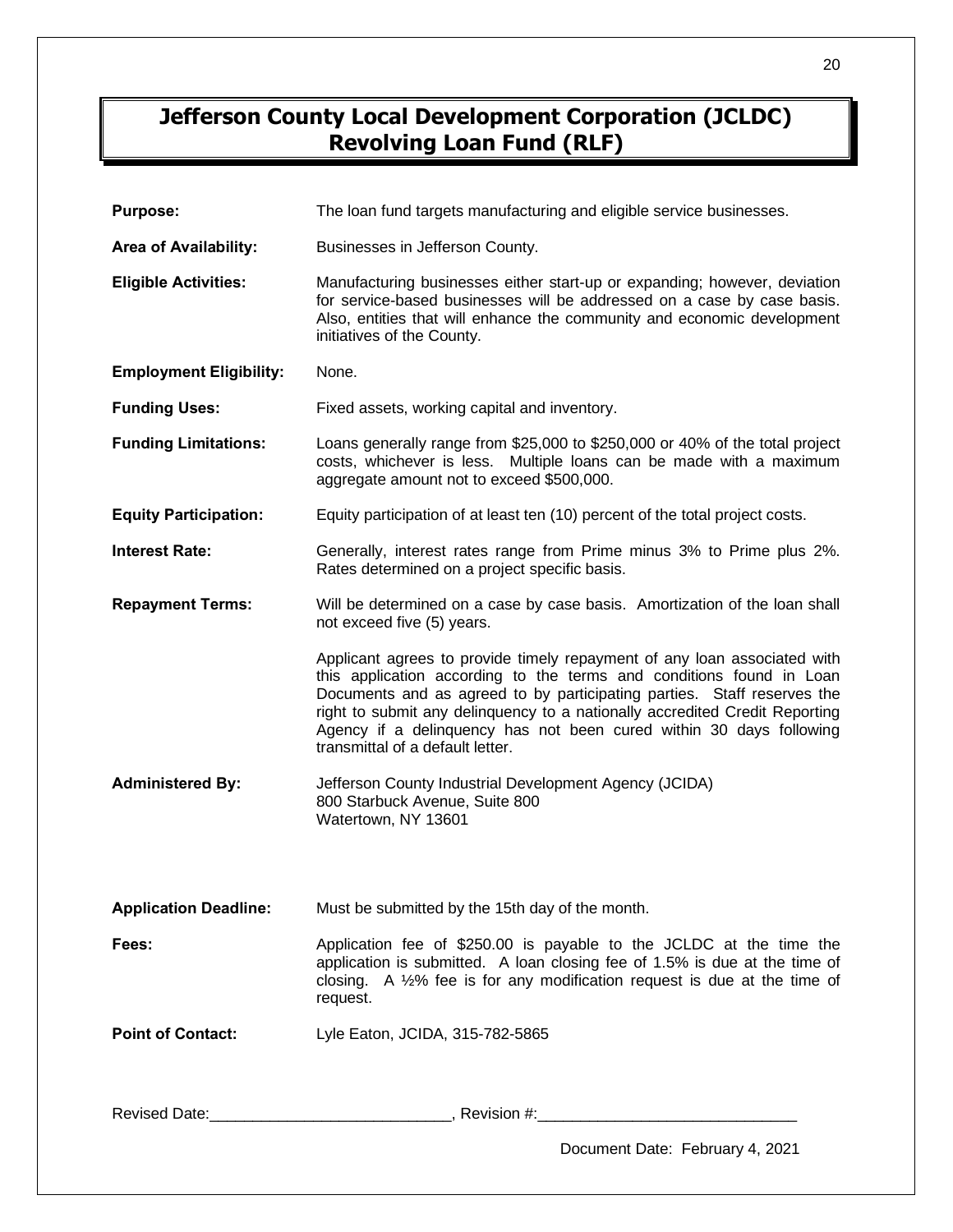# **Watertown Local Development Corporation (WLDC) Revolving Loan Fund**

| <b>Purpose:</b>                | The loan fund targets eligible businesses situated in or having an economic<br>impact on the City of Watertown.                                                                                                   |
|--------------------------------|-------------------------------------------------------------------------------------------------------------------------------------------------------------------------------------------------------------------|
| Area of Availability:          | City of Watertown.                                                                                                                                                                                                |
| <b>Eligible Activities:</b>    | Business must be a for-profit, private firm with a demonstrated need for<br>financing from the WLDC. The project must create or retain employment<br>and must be a net economic benefit to the City of Watertown. |
| <b>Employment Eligibility:</b> | None.                                                                                                                                                                                                             |
| <b>Funding Uses:</b>           | Real estate, working capital, machinery and equipment.                                                                                                                                                            |
| <b>Funding Limitations:</b>    | Maximum loan amounts are limited to 40% of the total project costs or 10%<br>of total WLDCs assets, whichever is lower.                                                                                           |
| <b>Equity Participation:</b>   | Cash equity participation of 10% to 20% of total eligible project costs.                                                                                                                                          |
| <b>Interest Rate:</b>          | Interest rates will be determined by the Board of Directors and will normally<br>be on a fixed rate basis.                                                                                                        |
| <b>Repayment Terms:</b>        | Real estate - 10 to 20 years; Machinery and equipment - 7 to 10 years.                                                                                                                                            |
| <b>Administered By:</b>        | Watertown Local Development Corporation (WLDC)<br>The Buck Building 82 Public Square<br>Watertown, New York 13601                                                                                                 |
| <b>Application:</b>            | Four (4) copies of the completed loan application, including schedules and<br>attachments, must be submitted. Also, financial projections of three to five<br>years are required with the application.            |
| <b>Application Deadline:</b>   | Must be submitted 30 days prior to the Board meeting, which is held the<br>third Thursday of each month.                                                                                                          |
| <b>Loan Closing Fee:</b>       | A loan closing fee of one (1%) percent is due at the time of closing.                                                                                                                                             |
| <b>Point of Contact:</b>       | Donald Rutherford, CEO, WLDC, 315-786-3494                                                                                                                                                                        |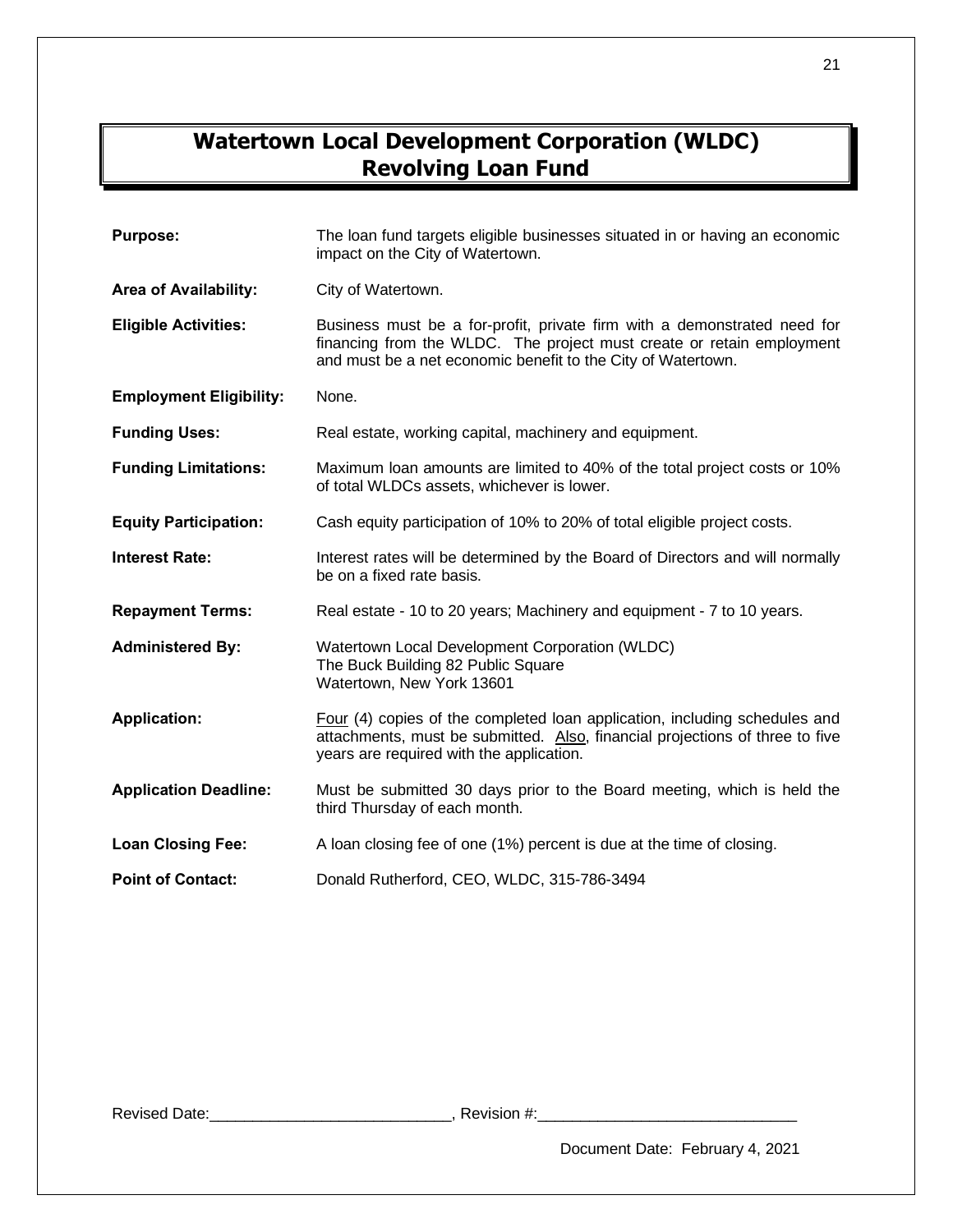# **Watertown Local Development Corporation (WLDC) Microenterprise Loan Fund**

| <b>Purpose:</b>                          | Loan fund available to manufacturing, retail or service industries. The<br>program provides access to public loan funds designed to stimulate small<br>business development through start up and expansion projects.                                                                                            |
|------------------------------------------|-----------------------------------------------------------------------------------------------------------------------------------------------------------------------------------------------------------------------------------------------------------------------------------------------------------------|
| <b>Area of Availability:</b>             | Business in the City of Watertown.                                                                                                                                                                                                                                                                              |
| <b>Eligible Activities:</b>              | All projects that facilitate the creation or retention of jobs or provide capital<br>investment in existing businesses in the City of Watertown.                                                                                                                                                                |
| <b>Funding Uses:</b>                     | Fixed assets, working capital, leasehold improvements and real estate.                                                                                                                                                                                                                                          |
| <b>Funding Limitations:</b>              | Loans can be up to \$40,000 and will require at least equity of 10% of the<br>project cost. Loans of \$10,000 or less will require only the submission of a<br>personal financial statement and a clean credit history. Loans may be<br>made without bank participation.                                        |
|                                          | CEO has the authority to make loans under \$10,000 based on approved<br>underwriting criteria.                                                                                                                                                                                                                  |
|                                          | There will be a limit of two outstanding Micro enterprise loans per client.                                                                                                                                                                                                                                     |
| <b>Interest Rate:</b>                    | Interest rates will be a range between prime plus 2 percent and prime minus<br>2 percent fixed; rate based on credit review and also rate reviewed after 5<br>years.                                                                                                                                            |
| <b>Repayment Term:</b>                   | Terms shall not exceed 10 years; loans \$10,000 or less, terms shall not<br>exceed 5 years.                                                                                                                                                                                                                     |
| <b>Collateral:</b>                       | Collateral shall be determined on a case by case basis. Unsecured loans<br>will be considered.                                                                                                                                                                                                                  |
| <b>Loan Fund</b><br><b>Requirements:</b> | Start up business owners (20% or more ownership) are required to<br>participate in the Entrepreneur Training Course provided by the<br>New York State Small Business Development Center<br>sbdc@sunyjefferson.edu within one year of the loan closing and<br>provide the WLDC with a certificate of completion. |
|                                          | If the business owner does not meet the requirement within one year<br>of loan closing the loan will default to the default interest rate as it<br>states in the Note.                                                                                                                                          |
|                                          | Existing business owners may be required to participate in the Small<br>Business Development Center classes.                                                                                                                                                                                                    |
| <b>Application Deadline:</b>             | Must be submitted 30 days prior to the Board meeting, which is held the<br>third Thursday of each month.                                                                                                                                                                                                        |
| Fees:                                    | A 1% fee to be paid at closing plus any filing fees.                                                                                                                                                                                                                                                            |
| <b>Contact:</b>                          | Donald Rutherford, CEO, WLDC, 315-786-3494                                                                                                                                                                                                                                                                      |
|                                          |                                                                                                                                                                                                                                                                                                                 |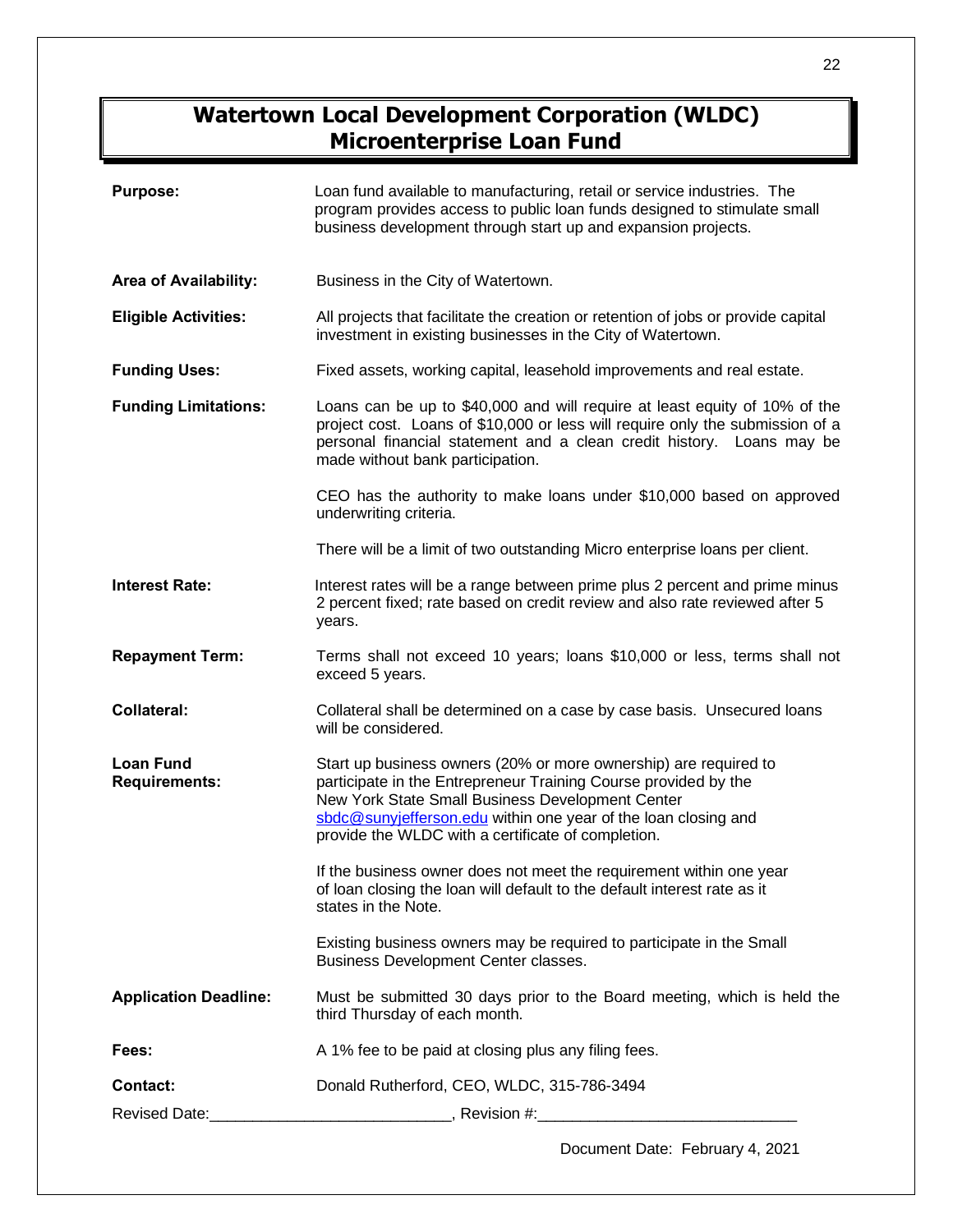

# Statewide Zone Capital Corporation

## **Program Description:**

Statewide Zone Capital Corporation of New York (SZCC), is a privately owned loan fund committed to supporting the growth of jobs and economic opportunity in New York's Empire Zones by providing capital for new and existing businesses. This program provides flexible, creative and low cost financing for qualified zone certified businesses.

## Use of Proceeds:

- Working Capital
- **Equipment Acquisition**
- Real Estate Purchase

## **Loan Maturities:**

Loan terms ranging from 3 to 15 years.

## Loan Amounts:

Loan amounts range from \$30,000 to \$300,000.

## **Interest Rates:**

Adjustable interest rate based on the Prime Rate at the time of closing and the adjustment date. The current interest rate is Prime minus 2% (years 1-2) and Prime minus 1% thereafter. If the Prime Rate is 8.25% at the date of closing and the adjustment date, the rate will be 6.25% for the first two years and 7.25% for the balance of the term.

## Fees:

- Application fee: \$250.00
- No commitment fee

## Collateral:

Collateral will be sought to secure all SZCC financing. Acceptable security includes real estate mortgages (business or personal), liens on business assets, business or personal guarantees, assignment of life insurance policies. Subordinate / shared collateral positions and other flexible terms will be considered.

## **Eligibility Considerations Prior to** Application:

- **Business must be a zone certified business**
- The business and/or project request for financing must be qualified for eligibility by the local Zone Board prior to the funding of the loan.

## **Application:**

The initial point of contact can be NYBDC or the zone administrator in the zone where the business is located. However, the earlier we are involved the NYBDC will coordinate with the zone better. coordinator to assist the business to obtain the required approval for the project by the zone and simultaneously process the loan application. Our decision on the loan application can reasonably be expected within 30 days from our receipt of a The closing is can be complete application. scheduled subsequent to approval and upon receipt of approval of the project by the zone administrative board.

## Other Programs / Partners:

- **NYBDC**
- Empire State CDC: The 504 Company
- Local and Regional Loan Funds
- **Community Partners**
- **NYSERDA**
- **Linked Deposit**
- Manufacturers Assistance Program

## www.nybdc.com

## 1-800-9-BDC-504

| Albany                     | <b>Buffalo</b> | <b>Melville</b> | New York City | <b>Syracuse</b> |
|----------------------------|----------------|-----------------|---------------|-----------------|
| <del>- Reviseu Date.</del> |                | R               |               |                 |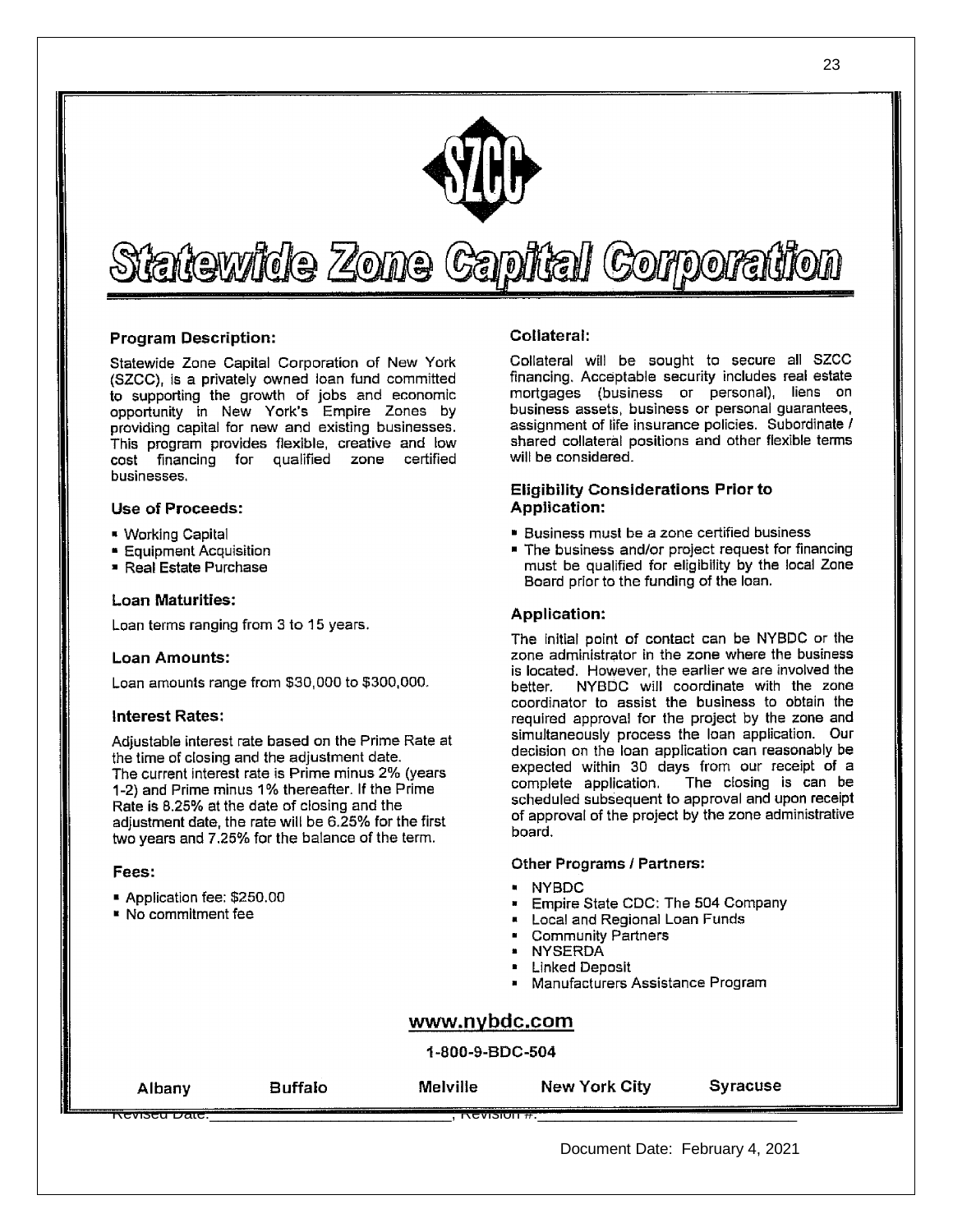# **The Village of Carthage and Economic Development Corporation of Carthage (EDCC)**

| <b>Purpose:</b>                | The Village of Carthage and Economic Development Corporation of<br>Carthage provides loans to all sectors of the local economy to stimulate<br>business development activities through the start up and expansion of<br>businesses, the creation and retention of jobs and the reduction of blight. |
|--------------------------------|-----------------------------------------------------------------------------------------------------------------------------------------------------------------------------------------------------------------------------------------------------------------------------------------------------|
| <b>Area of Availability:</b>   | Greater Carthage Area.                                                                                                                                                                                                                                                                              |
| <b>Eligible Activities:</b>    | All sectors of the local economy are eligible to apply.                                                                                                                                                                                                                                             |
| <b>Employment Eligibility:</b> | Create/Retain jobs or provide communitywide economic benefit or<br>community revitalization.                                                                                                                                                                                                        |
| <b>Funding Uses:</b>           | Fixed assets, equipment, inventory, working capital, and real property.                                                                                                                                                                                                                             |
| <b>Funding Limitations:</b>    | Generally, loans are limited to a maximum of forty (40%) percent of the total<br>project costs, but may be increased to 60% if it will help to rectify a blighted<br>or unsafe condition and up to 90% for micro-loans(\$35,000 or less). Full<br>collaterization is required.                      |
| <b>Equity Participation:</b>   | Negotiable                                                                                                                                                                                                                                                                                          |
| <b>Interest Rate:</b>          | Fixed at prime less 1%, but not less than 5%. The Board may consider<br>adjustable rates consistent with current market trends.                                                                                                                                                                     |
| <b>Repayment Terms:</b>        | Generally, 5 years for working capital, 7-10 years for machinery/equipment<br>and 10-20 years for real estate.                                                                                                                                                                                      |
| <b>Administered By:</b>        | The Village of Carthage and Economic Development Corporation of<br>Carthage (EDCC)<br>120 South Mechanic Street<br>Carthage, New York 13619                                                                                                                                                         |
| <b>Application:</b>            | Three (3) copies of the completed loan application, including schedules and<br>attachments must be submitted.                                                                                                                                                                                       |
| <b>Application Deadline:</b>   | Open application period.                                                                                                                                                                                                                                                                            |
| <b>Application Fee:</b>        | Application fee of 1% of the loan amount shall be paid to the Village at<br>closing, to cover administrative costs. Application shall also pay attorney<br>fees incurred in placement of the loan.                                                                                                  |
| <b>Additional Comments:</b>    | The Village strongly recommends and encourages applicants to obtain the<br>assistance of the Jefferson Community College Small Business<br>Development Center in completing the application.                                                                                                        |
| <b>Point of Contact:</b>       | Sarah Bullock, Community Development Director<br>315-493-4429, 120 S. Mechanic St., Carthage, NY 13619                                                                                                                                                                                              |
|                                |                                                                                                                                                                                                                                                                                                     |
|                                | Document Date: February 4, 2021                                                                                                                                                                                                                                                                     |